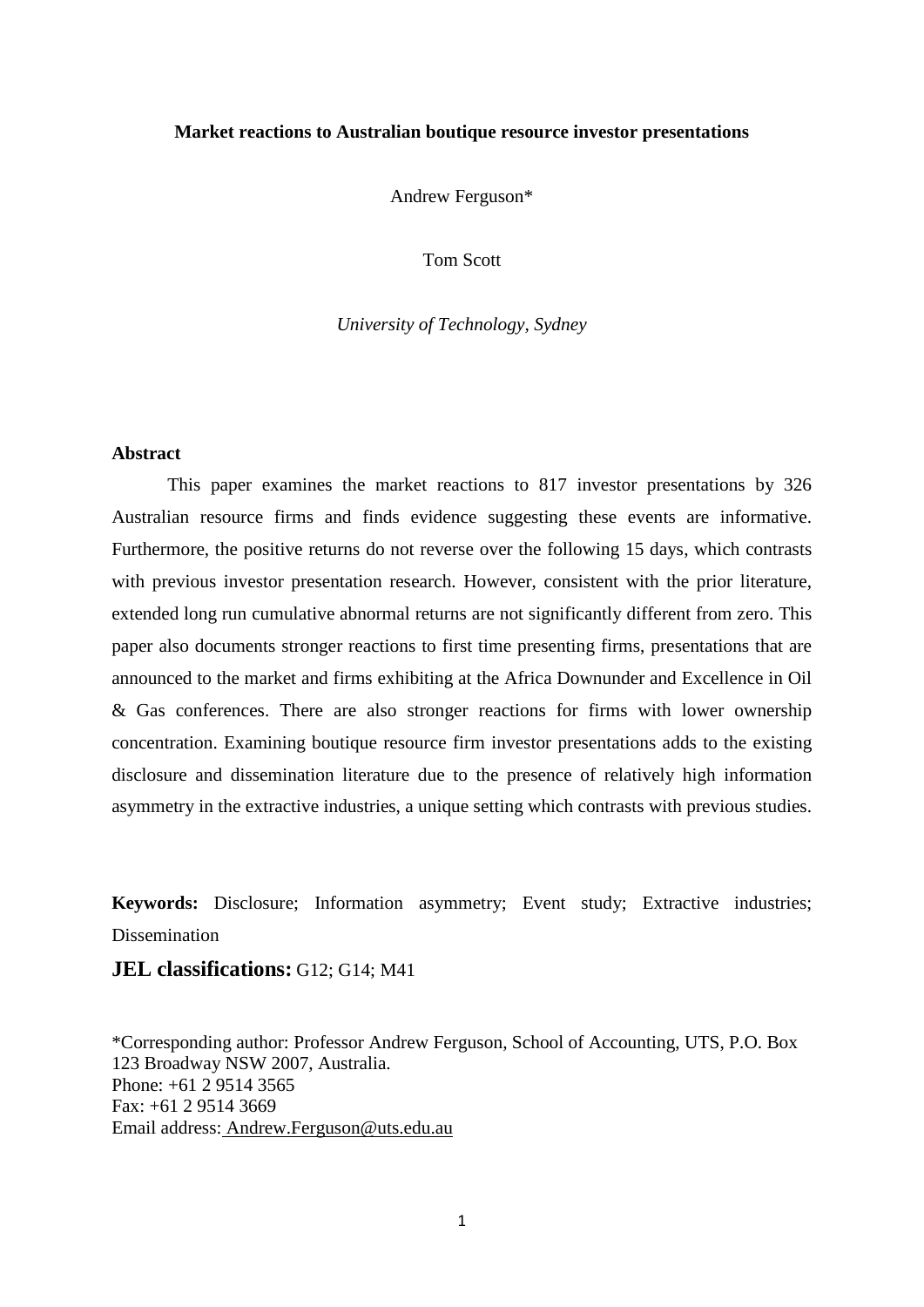## **1 Introduction**

This study examines the abnormal market reaction to Australian boutique resource investor presentations to document whether they are significant events in terms of shareholder wealth effects. We provide evidence on whether presentations aid in capital allocation and are an effective use of investor and CEO time or are simply uninformative. We also investigate a range of resource presentation outlets, presentation initiation and firm level attributes to provide insight into which presentations are more highly valued, if any presentation outlet is better at picking future winners over the longer term and which firm specific characteristics influence the extent of the market reaction.

Although there has been a large range of literature on disclosure (for instance see Healy and Palepu, 2001) and dissemination (Ferguson and Crockett, 2003; Tetlock *et al*., 2008; Fang and Peress, 2009; Bushee *et al*., 2010; Soltes, 2010), firm presentations are an interesting and unique phenomenon to study as they occur in a physical location, with an opportunity for face-to-face interaction and questioning. Furthermore, presentations in the resource sector setting are generally not earnings focused and are often scheduled in advance with both the audience and presenter specifically attracted to the event. Therefore, the purpose of a presentation is often to build a broader understanding of firm operations and increase market participants' firm specific awareness. However, as presenters must be invited and accept, there is potential for self-selection bias in the study of presentations as they are likely dominated by good news growth firms (Francis *et al*., 1997). Existing literature finds increases in analyst following and a positive market reaction to investor presentations, including stronger reactions to more important presentation outlets (Francis *et al*., 1997; Bushee *et al*., 2009). However, the positive reaction found to presentations to the New York Society of Security Analysts quickly reverses (Francis *et al*., 1997).

This paper adds to the literature by focusing on boutique conference presentations by Australian resource firms. Broadly, on the supply side, resource firms have incentives to publicize good news due to the inherently high information asymmetry environment. On the demand side, investors have incentives to attend and participate in resource industry investor presentations due to the potentially large payoffs. Resource disclosure is argued to contain difficult to interpret non-financial information, such as metal purity, drilling intercepts and geochemical composition (Ferguson and Crockett, 2003) which have greater relevance to resource firms than financial information (Ferguson *et al.*, 2011a). This suggests a greater importance in attending presentations as these issues are discussed in detail. The Australian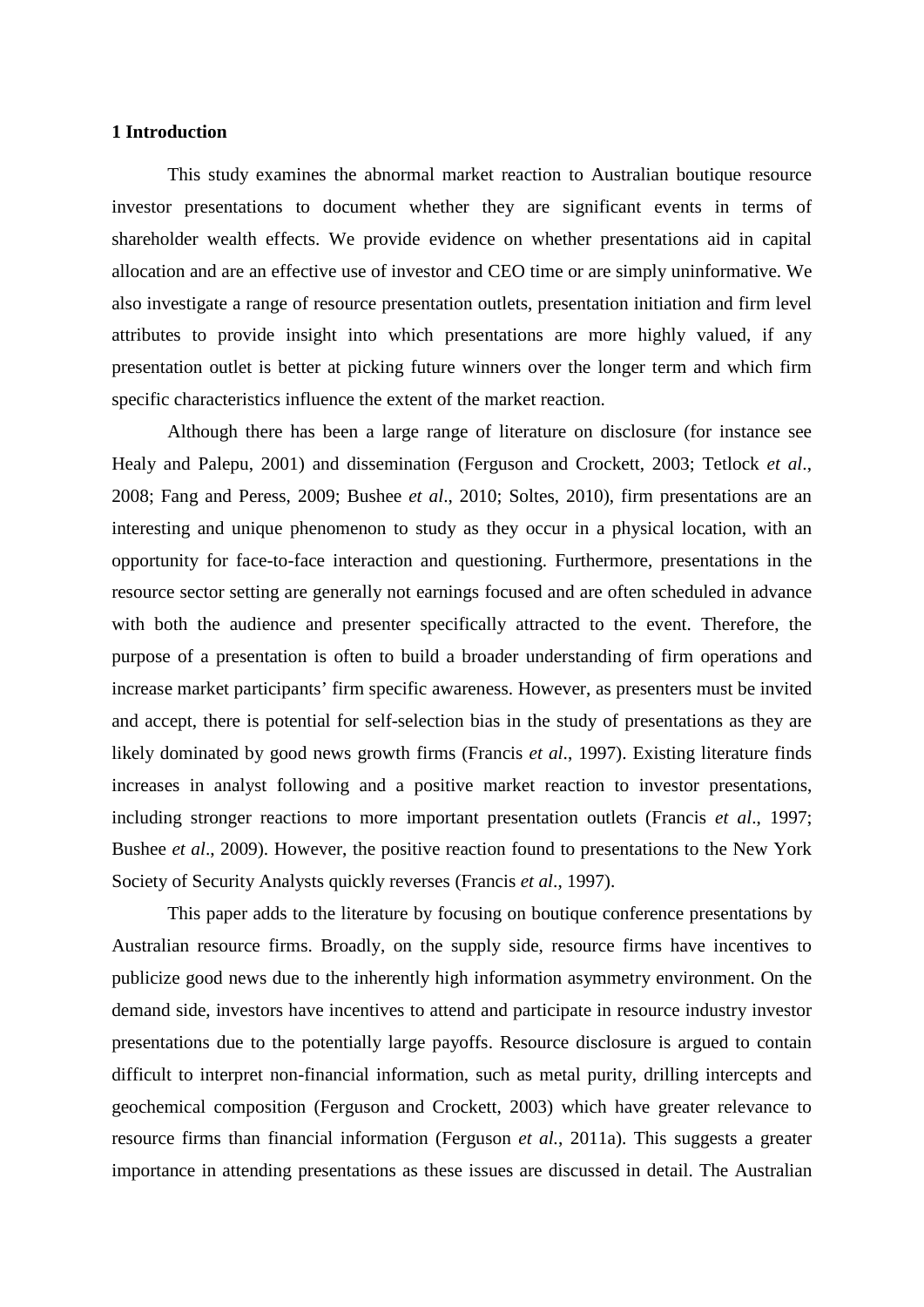institutional setting is different from the U.S. and its less litigious nature suggests greater incentives to signal good news during investor presentations in a relatively costless manner. In addition, Australian continuous disclosure standards mean that if presentations contain significant new information they must be disclosed to the market as well, potentially creating a dual effect of both the resource presentation and wider market reactions to the presentation materials. There may also be a different type of investor attracted to smaller resource firms. Anecdotally for example, there may be the presence of 'gold bugs' or passionate gold investors and others motivated by the higher risk-return trade-off.

We investigate resource firm investor presentations at mining clubs and conferences by examining the abnormal market reaction to 817 presentations by 326 firms between 2000 and 2009. Specifically, we examine the reaction to presentations at the Diggers and Dealers, Association of Mining and Exploration Companies, Africa Downunder and both the Excellence in Mining and Exploration and Excellence in Oil and Gas conferences and the Sydney, Melbourne and Brisbane mining clubs. This paper documents significantly positive cumulative abnormal return (CAR) and abnormal turnover around presentations, indicative of presentations being significant market events. The significantly positive CAR in the 15 days leading up to the presentation suggests that there is either good news released before presentations or market anticipation of the presentation. In contrast with previous investor presentation research, there is no negative average returns or mean reversion over the following 15 days. However, the extended long run CAR is not significantly different from zero, suggesting that presentations have no consistent long term benefits or ability to select future winners. In a restricted sample, there are stronger reactions to first time presentations, presentations announced to the market and presentations at Africa Downunder and Excellence in Oil & Gas, but only over the 31 day window. We also document a negative coefficient on ownership concentration, suggesting that presentations are of greater use to firms with more disperse ownership. Overall, the results show that resource firm investor presentations are significant events, but there is no consistent extended benefit.

The rest of this paper is structured as follows. Section 2 reviews related literature on investor presentations and develops the hypotheses. Section 3 outlines sample selection and the research model with results discussed in Section 4. The conclusions are presented in Section 5.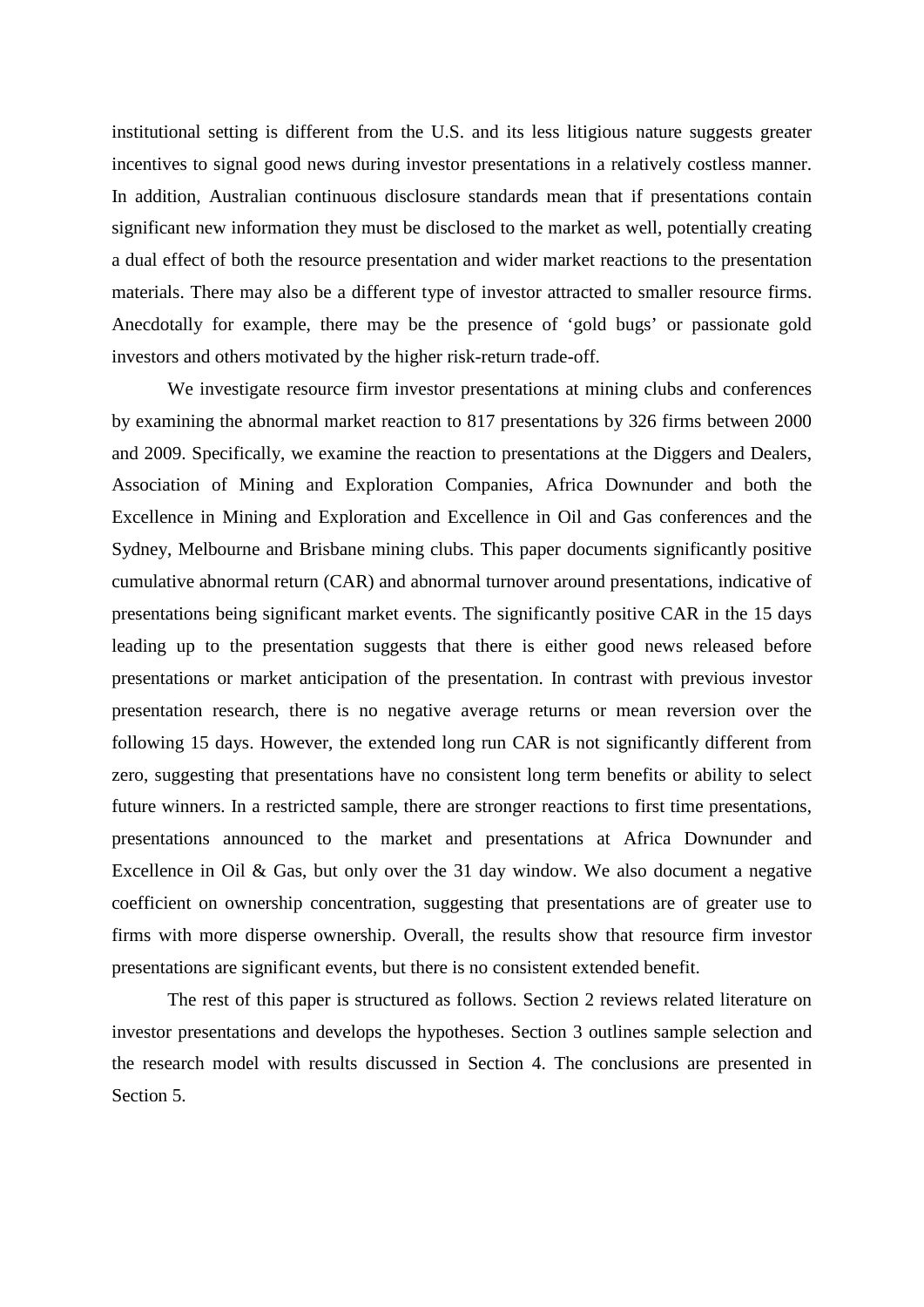## **2 Literature review and hypothesis development**

Recent research has studied publicizing or increasing awareness of firm news in an attempt to counteract the tendency to invest in the familiar (Huberman, 2001). Results show positive market reactions to behaviour that can raise awareness, such as the hiring of investor relation firms (Bushee and Miller, 2007; Solomon, 2009), being the focus of popular investment columns (Brown *et al*., 2009) and television interviews or recommendations (Busse and Green, 2002; Meschke and Kim, 2010). Press coverage also has a significant effect on price and information asymmetry (Ferguson and Crockett, 2003; Tetlock *et al*., 2008; Fang and Peress, 2009; Bushee *et al*., 2010; Soltes, 2010; Li *et al*., 2011). In addition, conference call communications between management and analysts are found to be significant market events (Tasker, 1998; Frankel *et al*., 1999), conference calls open to anyone produce different reactions to calls limited to invited participants (Bushee *et al*., 2003) and conference calls where all questions are not answered produce more negative returns (Hollander *et al*., 2010).

However, there is mixed evidence of whether the effect of firms publicizing their news is long lasting. The spin hypothesis proposes that when firms try to increase the dissemination of news, they are hyping good news which will lead to a temporary increase in price by non-information traders until the release of additional evidence that allows correct inferences to be drawn (Campbell *et al*., 1993). In contrast, the visibility hypothesis argues that a permanent increase in price will follow due to greater firm awareness, leading to higher analyst coverage, more diverse and geographically distant investors and improved liquidity (Merton, 1987). A long lasting effect could also be caused by a selection bias, in that good news firms are more likely to increase dissemination.

Investor presentations are very different to other dissemination mechanisms for a variety of reasons, including a physical location, face-to-face interaction with the potential for aggressive questioning, a non-earnings focus (especially in the case of resource firms), preadvanced scheduling and the selection of the presenting firm. Existing presentation research finds that presenters to the New York Society of Security Analysts, over 1986 to 1992, are typically larger and more profitable firms, consistent with their presentations being of interest to analysts (Francis *et al*., 1997). Furthermore, Francis *et al*. (1997) document a positive reaction that quickly reverses over the next 10 days and an increase in analyst following although there is no improvement in forecast accuracy.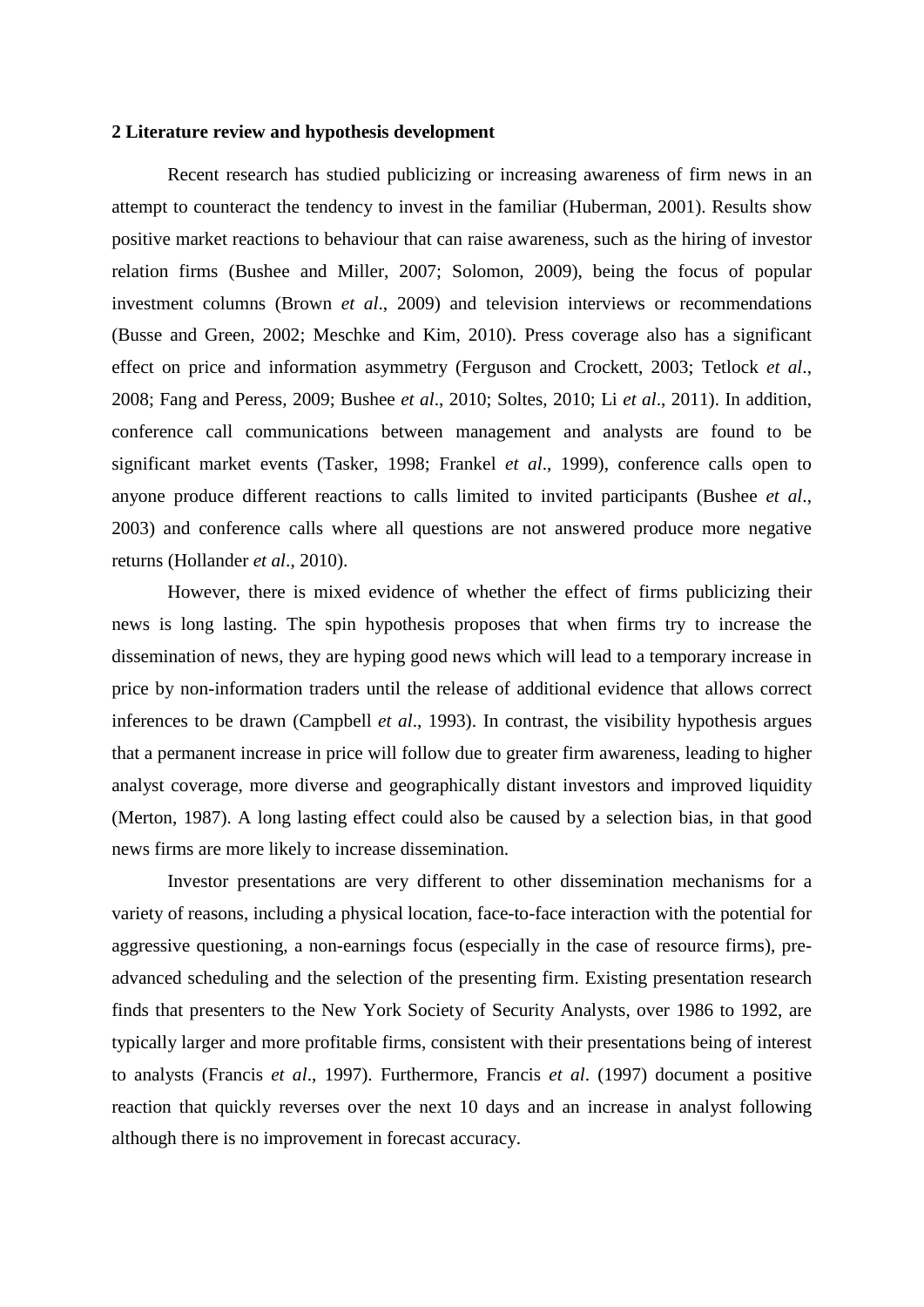In recent years there has been dramatic growth in the number and variety of conference presentations, leading to Bushee *et al*. (2009) investigating 95,105 presentations at a wide range of outlets and locations. Bushee *et al*. (2009) document similar results to Francis *et al.* and stronger market reactions to larger, industry focused presentation outlets in money centres or holiday locations. A long lasting increase in analyst coverage and institutional shareholders is also documented post-presentation, with conference attributes moderating this relationship. For example, product focused conferences have a smaller effect on analyst coverage.

However, would current results be expected to extend to Australian resource firm investor presentations? The literature has largely ignored boutique industry presentations and any differential effect in relatively high information asymmetry settings, such as the Australian resource sector. The high prospective payoffs for mineral discovery and growth in resource delineation, coupled with the potentially different characteristics of small-cap resource firms presenting, could produce very different reactions from large American corporate presentations. Table 1 provides descriptive evidence of this difference by reporting the mean and median financial characteristics of all Australian Stock Exchange (ASX) firms in 2009 with Aspect Huntley data coverage by 2-digit Global Industry Classification Standard (GICS) groupings. Resource firms can fall into either energy or material categories depending on their operational focus and can be seen to be smaller, with less debt financing. However, resource firms have higher current ratios, likely reflecting the need to conserve cash for exploration and that bank loans are seldom offered to exploration firms. Furthermore, the lower profitability suggests that traditional cash flow analysis is less suited to many firms in the sector especially smaller mining development stage entities (DSE) who do not earn material cash flows. The different characteristics of resource firms to firms in other industries is supported by Ferguson *et al*. (2011b), who document that resource DSE have significant differences in firm characteristics, including lower debt, profitability and analyst coverage relative to similar sized non-resource firms. Overall, there is strong evidence that the resource sector has different firm characteristics leading to potentially higher information asymmetry and lower information intermediation.

A typical resource investor presentation does not have an earnings focus. Instead managers typically discuss the prospectivity of their tenements portfolios, key project progression and milestone accomplishment along the mine development life cycle. Ferguson *et al.* (2011a) documents that non-financial information is more relevant in predicting project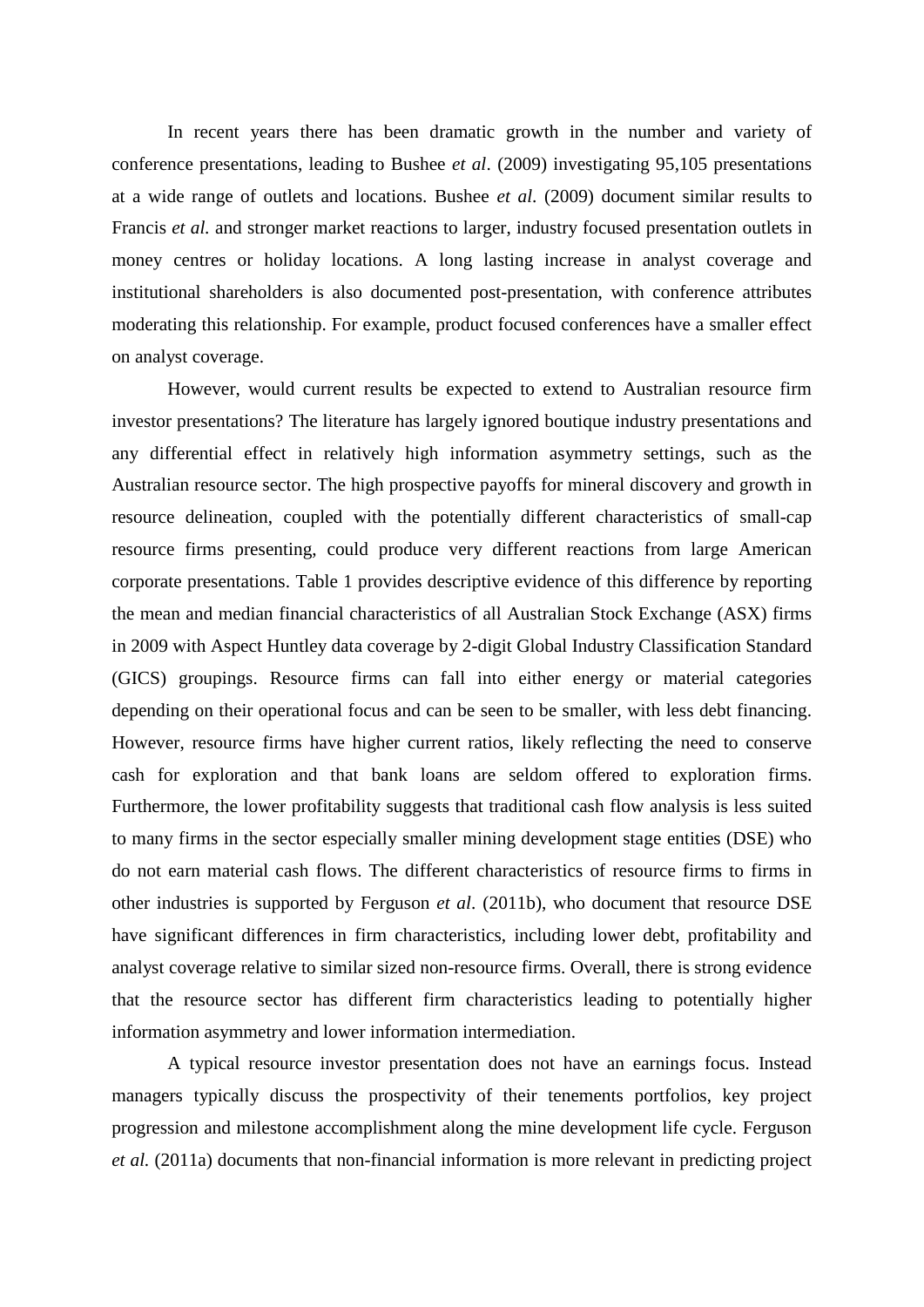failure for gold-developers, suggesting that the non-financial information disclosed in presentations is likely to be of greater relevance to resource sector investors. In addition, Australian continuous disclosure standards mean that if a presentation contains significant new information it must be disclosed to the market as well, potentially creating a dual effect that both the resource presentation attendees and wider market reacts to the presentation. An alternative view is that these resource presentations are routine events and contain noninformative 'spin' prompting no market reaction, particularly if the presentation only stresses known deposit characteristics and the presenter avoids answering audience questions. This leads to the first null hypothesis:

### H1: *There is no market reaction to resource firm investor presentations.*

In addition, different presentation characteristics may affect the market reaction to the presentation. Specifically, different presentation outlets may prompt diverse market reactions based on the format and prestige of the event. The first presentation offered by a company may also prompt a stronger reaction as it could suggest an initiation of a broader dissemination policy or contain more price relevant information. There may be different reactions to firms focused on precious metals or Australian operationally focused firms. Therefore, the second null hypothesis is stated as:

H2: *There is no association between presentation characteristics and the market reaction to resource firm investor presentations.*

#### **3 Research model**

#### *3.1 Sample and data collection*

We manually construct the sample of resource firm investor presentations by contacting the organizers of resource conferences and mining clubs and asking for the date and name of presenting firms. We then manually check the information and remove presentations which are not made by ASX listed firms or are generic and non-firm focused in nature.<sup>[1](#page-5-0)</sup> We collect data from a large range of resource conferences and mining clubs, to allow the investigation of whether presentation attributes impact market reaction and to

<span id="page-5-0"></span><sup>&</sup>lt;sup>1</sup> For example, if the presentation was titled "Thoughts on the mining tax" it was removed from the sample.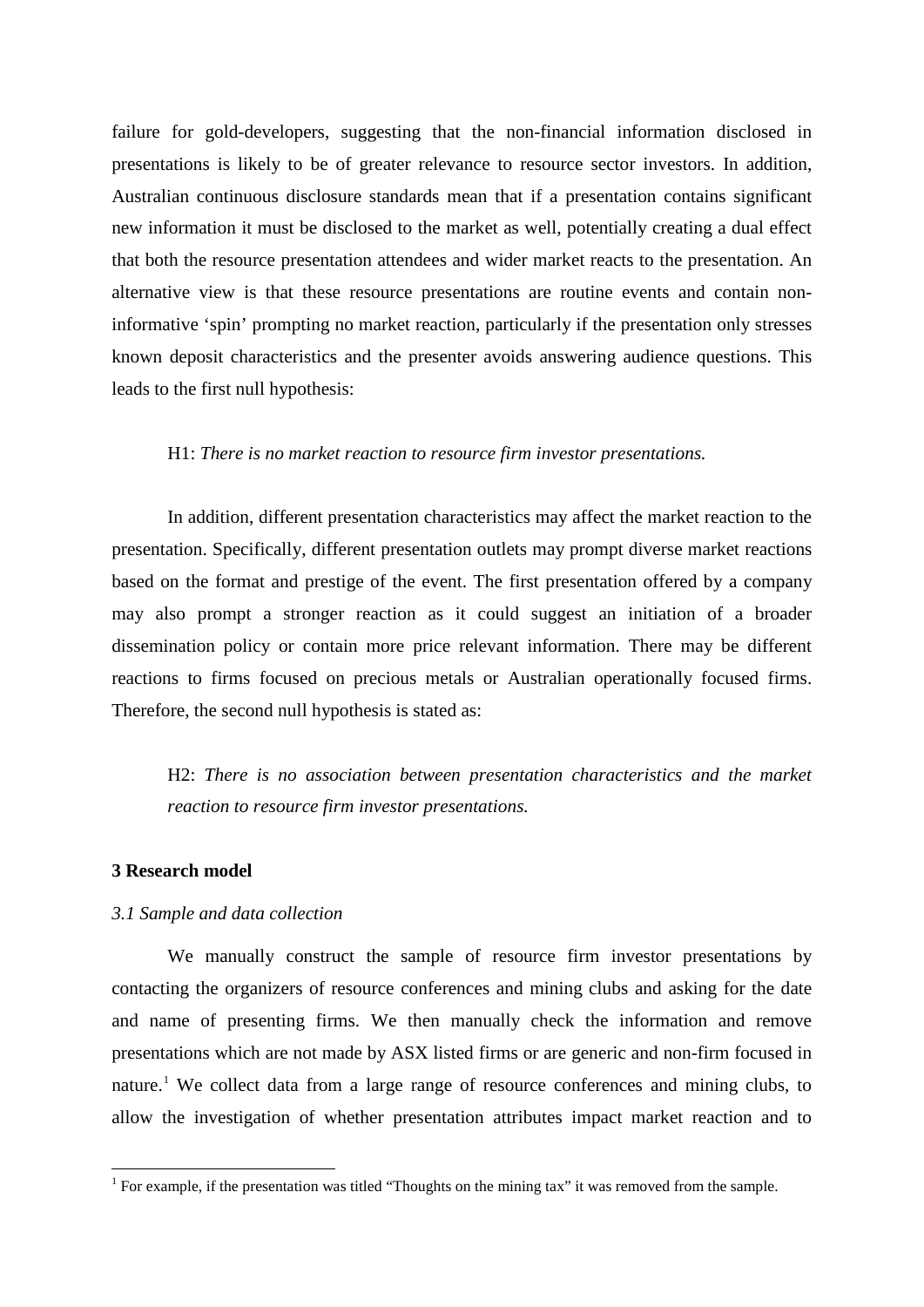ensure the robustness of inferences. However, a potential limitation is that as we capture a large range, but not all presentation outlets, presentation initiation could be misclassified or insignificant presentations excluded, biasing the results.

It is also important to recognise the difference between conferences and mining clubs. Resource conferences are annual events over several days, with multiple presentations a day and occasionally concurrent sessions. In contrast, mining clubs are monthly or bimonthly events with a comparatively longer presentation by generally one firm over lunch. Specifically, the sample includes Diggers and Dealers (*DND*), Association of Mining & Exploration Companies (*AMEC*), Excellence in Mining & Exploration (*EME*), Excellence in Oil & Gas (*EOG*) and Africa Downunder (*ADU*) conferences and the Sydney (*SMC*), Melbourne (*MMC*) and Brisbane (*BMC*) mining club events (cumulatively the mining club events are labelled *Club)*.

To conduct the analysis, we use market data from SIRCA daily data file, firm level financial data from Aspect Huntley, word count measures from ISYS and firms without data are removed from the sample. This results in a sample of 817 presentations however only 733 presentation observations have market data to calculate the longer return window of days -15 to 200. Furthermore, only 766 observations have readable data to calculate the ISYS measures of *PREC* and *AUS*, therefore the determinants regression is conducted on a sample of 766, 766 and 698 observations for the 31, 1 and 216 day windows, respectively.

### *3.2 Return measurement*

The abnormal return for firm *i* at event date *t* is calculated as:

$$
AR_{i,t} = \left[\frac{P_{i,t} - P_{i,t-1}}{P_{i,t-1}}\right] - \left[\frac{R_{sr,t} - R_{sr,t-1}}{R_{sr,t-1}}\right]
$$
\n(1)

Where  $AR_{i,t}$  is the abnormal return of firm *i* at time *t*,  $P_{i,t}$  is the share price of firm *i* at time *t* and  $R_{sr,t}$  is the level of the Standard and Poors (S&P) Small Resources Index at time *t*. Cumulative abnormal returns over the period (*p,q*) are calculated as:

$$
CAR_{i,t}(p,q) = \sum_{t=p}^{q} AR_{i,t}
$$
\n<sup>(2)</sup>

Abnormal turnover of shares at date *t* for firm *i* is calculated as: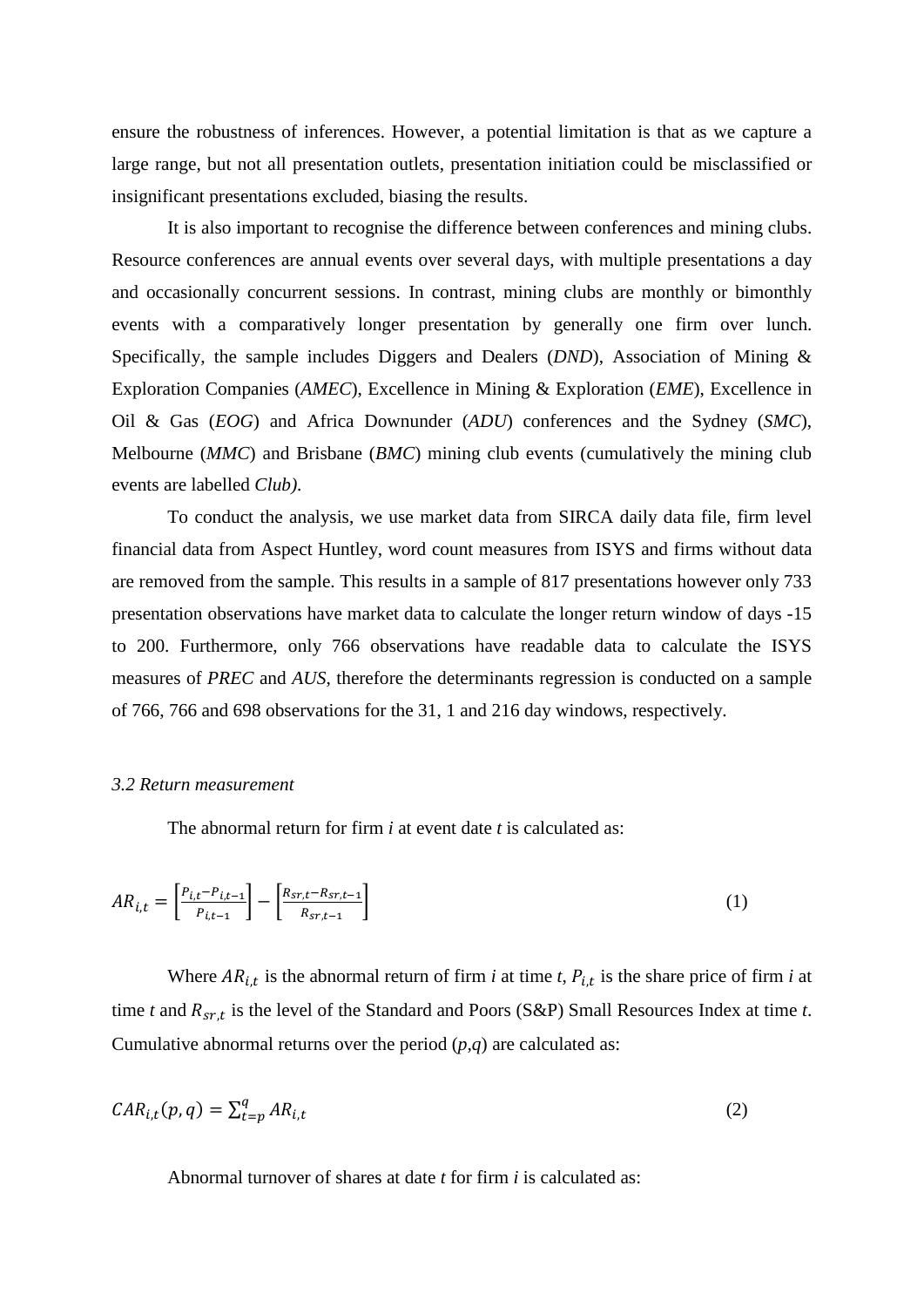$$
ATURN_{i,t} = \left[\frac{Vol_{i,t}}{\# shares_{i,t}}\right] - \left[\frac{EVOL_{i,t}}{\# shares_{i,t}}\right]
$$
\n
$$
(3)
$$

Where  $ATURN_{i,t}$  is the abnormal turnover of firm *i* at time *t*,  $VOL_{i,t}$  is the volume of shares traded for firm *i* at time *t*,  $#Shares_{i,t}$  is the number of ordinary shares outstanding for firm *i* at time *t* and  $EVOL_{i,t}$  is the average volume of shares traded for firm *i* over days *t*-90 to *t-30.[2](#page-7-0)*

#### *3.3 Regression model*

We use the following ordinary least squares (OLS) regression to provide evidence whether presentation and firm characteristics impact the significance of the resource presentation. To control for potential cross-sectional dependent variable correlation, we follow Gow *et al.* (2010) and cluster standard errors by year (also referred to as Humber-White standard errors) to control for this problem.<sup>[3](#page-7-1)</sup> This approach allows for correlation within, but not across clusters and thus controls for the correlation of CAR between firms presenting at the same conference in the same year. CAR correlation could be caused by information transfer or a resource boom year.

 $CAR_{i,t} = \beta_0 + \beta_1 DND_{i,t} + \beta_2 AMEC_{i,t} + \beta_3 EME_{i,t} + \beta_4 EOG_{i,t} + \beta_5 ADU_{i,t} + \beta_6 INT_{i,t} +$  $\beta_7 ANN + \beta_8 PREC_{i,t} + \beta_9 AUS_{i,t} + \beta_{10} PSDISC_{i,t} + \beta_{11} SIZE_{i,t} + \beta_{12} MOM_{i,t} +$  $\beta_{13} \text{TOP20}_{i,t} + \varepsilon$  (4)

*Where*  $CAR_{i,t}$  is the cumulative abnormal return of firm *i* at time *t* calculated per equations 1 and 2;  $DND_{i,t}$  is a binary variable equal to 1 for a Diggers and Dealers conference presentation and 0 otherwise;  $AMEC_{i,t}$  is a binary variable equal to 1 for a Association of Mining & Exploration Companies conference presentation and 0 otherwise;  $EME_{i,t}$  is a binary variable equal to 1 for an Excellence in Mining & Exploration conference presentation and 0 otherwise;  $EOG_{i,t}$  is a binary variable equal to 1 for a Excellence in Oil & Gas conference presentation and 0 otherwise;  $ADU_{i,t}$  is a binary variable equal to 1 for an

<span id="page-7-0"></span><sup>&</sup>lt;sup>2</sup> 7 observations did not have volume data over this period and the period  $t+30$  to  $t+90$  is substituted to calculate *EVOL.* Results are robust to the inclusion and exclusion of these observations. <sup>3</sup> Alternate standard error specifications produce similar results.

<span id="page-7-1"></span>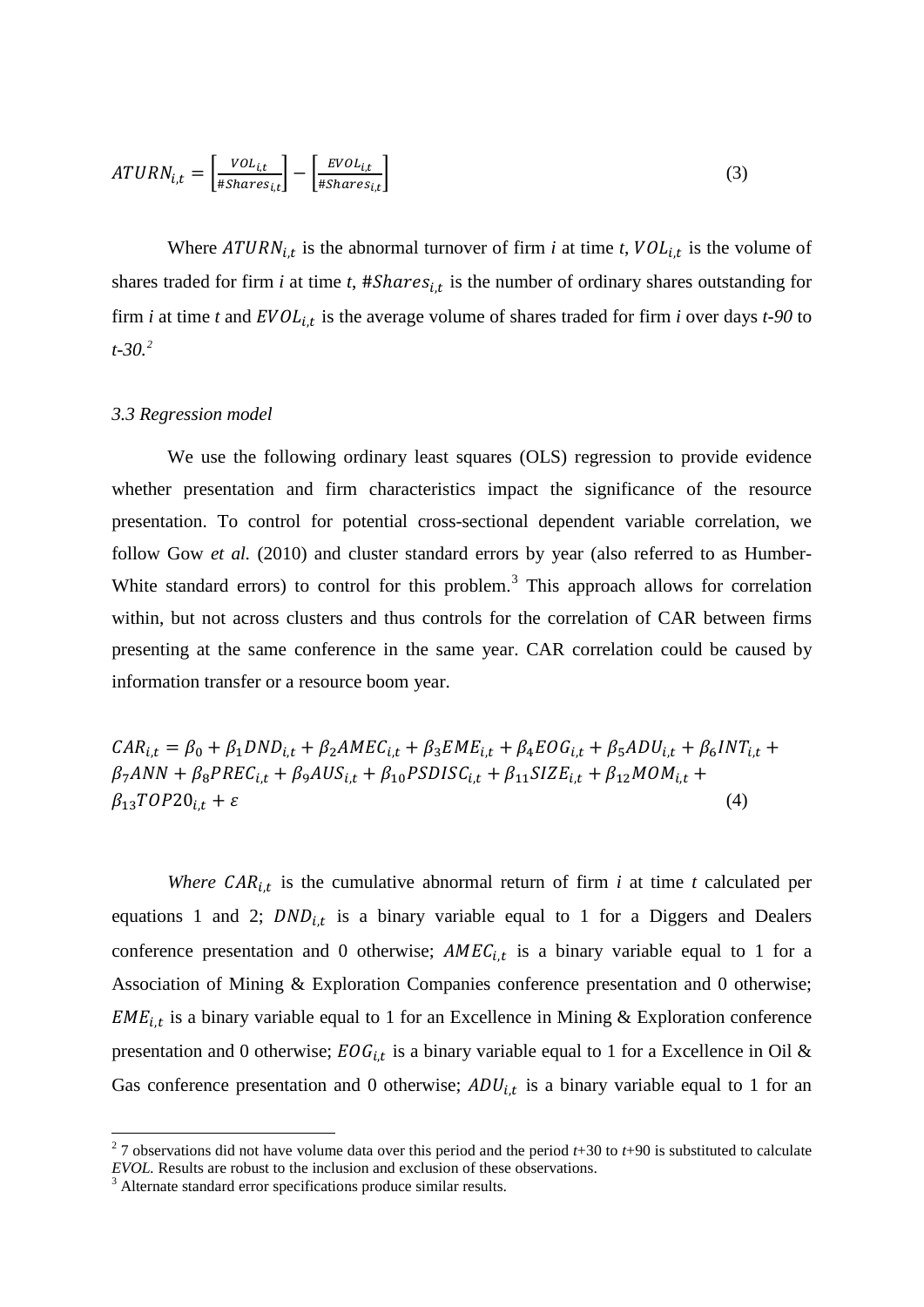Africa Downunder conference presentation and 0 otherwise;  $INT_{i,t}$  is a binary variable equal to 1 if the presentation at time *t* is the first presentation of firm *i* and 0 otherwise;  $ANN_{i,t}$  is a binary variable equal to 1 if the presentation at time *t* by firm *i* is announced to the market and 0 otherwise. [4](#page-8-0)

 $PREC_{i,t}$  and  $AUS_{i,t}$  proxy for firm focus on precious metals and Australian operations respectively. We follow Ferguson and Walker (2011) by using ISYS software to count specific word mentions in text documents when constructing these variables. Specifically,  $PREC_{i,t}$  is the count of the words 'gold', 'silver', 'palladium', 'platinum' and 'precious' over mentions of all minerals in the annual report of firm  $i$  in year  $t$ .  $AUS_{i,t}$  is the count of the word 'Australia' over mentions of all countries in the annual report of firm *i* in year *t*. Variable construction naturally limits these variables to a range between 0 and 1. *PSDISC* is the number of price-sensitive announcements issued by firm *i* over the 15 days before and after event date *t*, controlling for any other firm specific information released to the market.

 $SIZE_{i,t}$  is the natural logarithm of the market capitalization of firm *i* as at the end of year *t*;  $MOM_{i,t}$  proxies for resource sentiment as measured by the difference in S&P Goldman Sachs Commodity Index (GSCI) spot price from the start of the presenting month to one year previously;  $TOP20_{i,t}$  is the percentage of shares owned by the largest 20 shareholders as reported in the annual report of firm  $i$  in year  $t$  and  $\varepsilon$ <sub>i</sub> is the normally distributed error term.

## **4 Results**

#### *4.1 Descriptive statistics*

Table 2 presents counts for each conference and club presentation outlet and presentation characteristics over time, with the final sample comprising of 817 presentations by 326 firms. The sample is skewed towards the later part of the decade, with two conferences, *EME* and *EOG* starting in 2008. There are considerably more conference presentations than mining club presentations, consistent with resource conferences having many presenting firms in one day. Presentation initiation is stable until a large jump during the resource boom year of 2008, with a corresponding increase in presentation outlets. Firms increasingly announce investor presentations to the market over the time period examined, consistent with a greater emphasis on disseminating firm news.

<span id="page-8-0"></span><sup>&</sup>lt;sup>4</sup> We include in this measure market announcements that direct investors to the presentation (for example, on the firm website) and presentation announcements from other outlets over the 15 days before and after event date *t*, due to the likely identical nature of the presentations.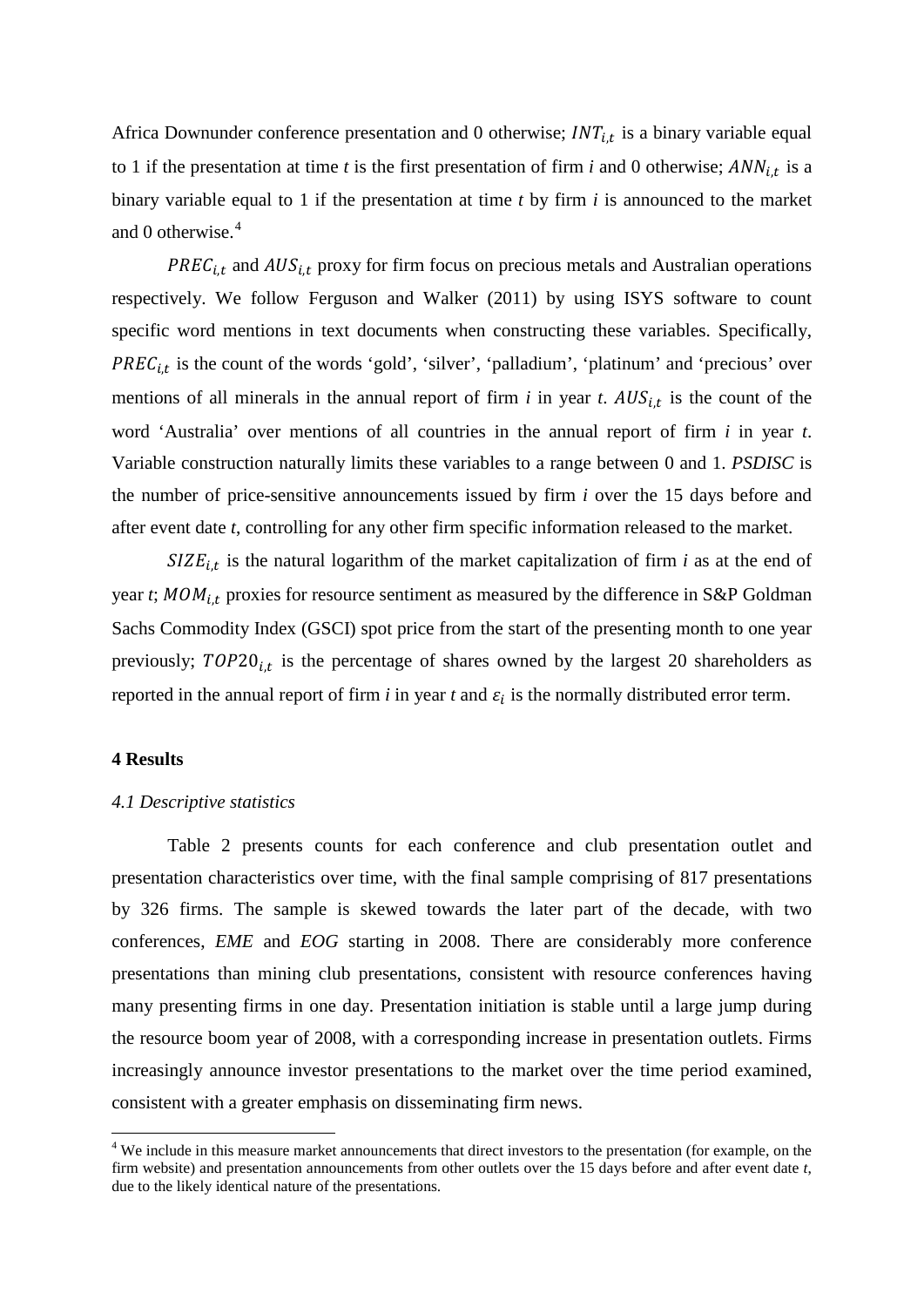Descriptive statistics for presenting firms are contained in Table 3. There is a large range in the descriptive statistics, including substantial differences between means and medians, likely due to the sample including both large firms and a significant number of DSE's. Indicative of the sample containing equity funded explorers, we note that several firms have few liabilities. There is also a large range in market capitalization, with the smallest firm being worth less than \$1 million, although the median is \$129 million. The mean percentage of shares owned by the top 20 shareholders is 61.38% (median 61.31%). *PREC* and *AUS* have similar descriptive statistics with means of 0.420 and 0.431, respectively. Both ISYS variables have the lowest and highest possible minimum and maximum of 0 and 1, respectively. On average firms release 4.83 (median 4.00) pricesensitive disclosures in the 31 day window around the investor presentation (i.e., -15 to 15).

Table 4 illustrates differences between firm characteristics for presenting firms split by club (*Club*) and conference (*Conference*) presentations, although many firms present at both conferences and clubs. These results indicate that firms presenting at mining clubs are significantly bigger and less focused on Australian operations than firms presenting at conferences. This is likely due to conferences giving a large number of local explorers' shorter time slots in DSE focused investment sections. In contrast, as mining clubs are limited to one speaker over lunch, organisers may have incentives to attract better known firms or firms with novel or controversial development concepts. Interestingly, there is no significant difference in the number of price-sensitive disclosures or precious metal focus by club and conference firms.

### *4.2 Market reaction*

Fig. 1 graphically illustrates an upward, positive CAR around the 15 days before and after the presentation. There is also a distinct rise on the presentation day  $(t = 0)$ . In addition, the steeper slopes pre-rather than post-presentation, suggest a positive market build up due to anticipation of good news in the presentation.<sup>[5](#page-9-0)</sup> Fig. 2 shows a spike in abnormal daily turnover centred on event day 0.

<span id="page-9-0"></span> $<sup>5</sup>$  The identity of presenting firms is likely known before the presentation date however we are unable to identify</sup> when the market becomes aware of this information. We acknowledge that any potential signalling or selection effect may be impounded at this unobservable date rather than the presentation date. Therefore, the market reaction to the presentation is most likely a reaction to information content than selection or signalling effects, biasing against the likelihood of finding a significant market reaction. This approach is consistent with prior presentation research (Francis *et al.*, 1997; Bushee *et al.*, 2009). We also recognize the distance between when the market is aware of the upcoming presentation likely varies across presentation outlets as does the magnitude of the selection or signalling effect.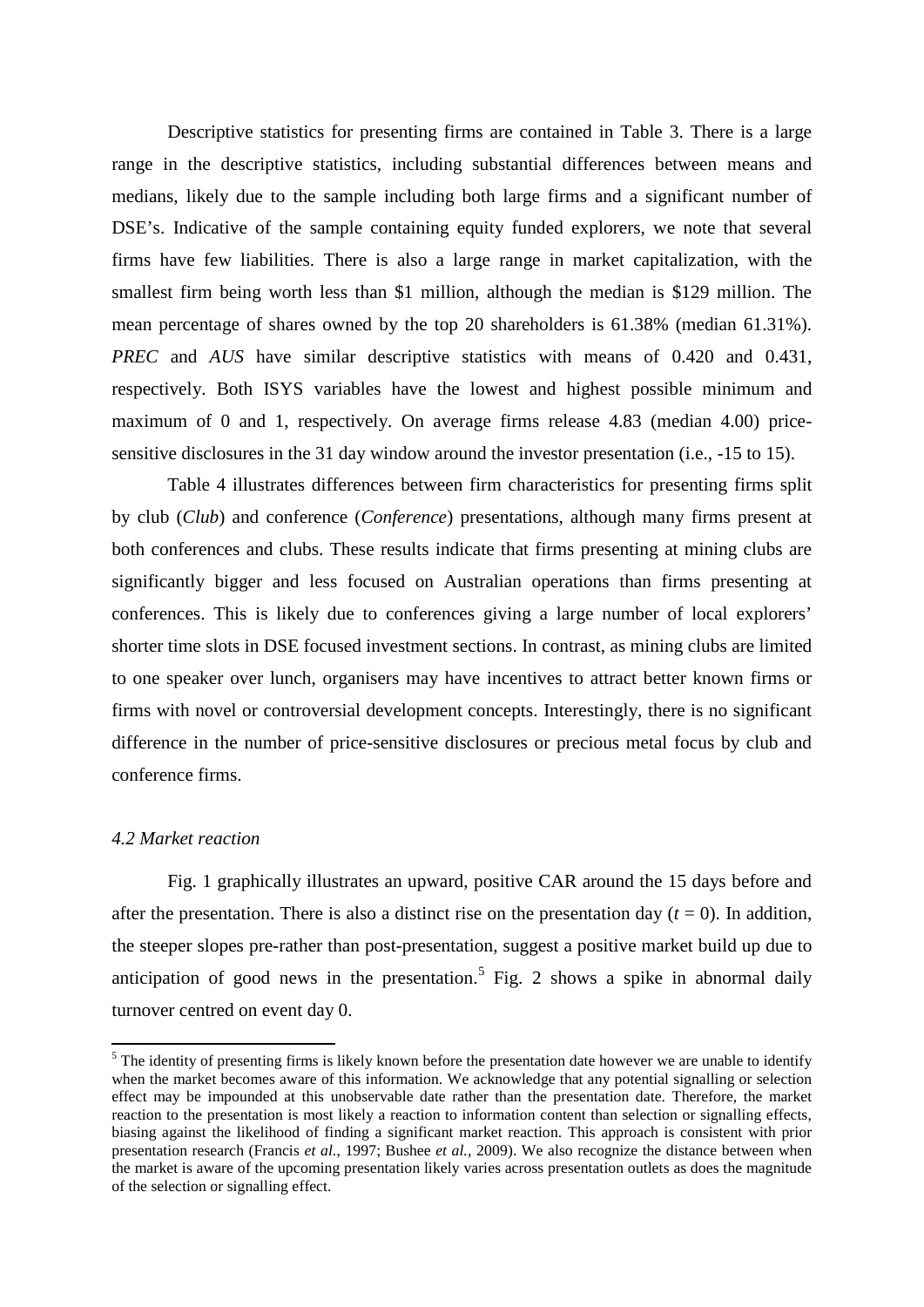Daily abnormal returns and turnover over event days -15 to 15 are reported in Table 5, depicting a significant positive return on event day 0 of 0.59%. There are also sporadic significant positive abnormal returns in the pre- and post-periods which, along with the lack of consistent negative returns, suggest that the positive reaction to the presentation is not quickly reversed. Furthermore, there is significant positive daily abnormal turnover on days - 3 to 1. Together these results show that resource firm investor presentations are meaningful and informative events. There is another cluster of significant positive abnormal turnovers around day 8, although we cannot suggest a cause.

Table 6 reports *t*-tests on whether CAR windows are significantly different from 0, with the -15 to 15 day window reporting a CAR of 4.8%. Importantly, all CAR windows over the presentation are significantly positively different from 0, indicating a positive market reaction to resource firm investor presentations. The significant abnormal return on event day 0 provides confidence that the longer CAR window results are not driven by correlation of returns, which would likely be worse over longer windows. The pre-presentation windows are consistently significant and larger than the post-presentation CAR windows, mirroring the graphical representation. Again, this result suggests that the market reacts positively in the lead up to the presentation. The security return results of Tables 5 and 6 both suggest that the positive reaction to presentations is not quickly reversed due to either presentations being uninformative events or mean reversion. This result contrasts with previous research (Francis *et al*., 1997), likely due to the comparatively higher information asymmetry and the lower information intermediation present in the resource sector relative to settings in prior literature. We also examine whether there is any long term market benefit over days -15 to 200. However, due to data restrictions this is run on a restricted sample of 733 presentations. Although there is a slightly positive CAR, it is not significantly different from 0. This result suggests that presentations do not have long term price benefits due to greater firm awareness or that presentation outlets cannot pick future winners. Overall, this evidence suggests that resource firm investor presentations are informative events in an equity markets context.

#### *4.3 Market reaction determinants*

Table 7 reports results of OLS regressions of CAR on presentation and firm attributes.<sup>[6](#page-10-0)</sup> The results show there is a stronger reaction for first time presenting firms over the 31 and 216 day windows. This suggests the greater value of disseminating firm news

<span id="page-10-0"></span><sup>&</sup>lt;sup>6</sup> Variance Inflation Factor's are all lower than 2.5, suggesting no problematic multicollinearity (Lardaro, 1993).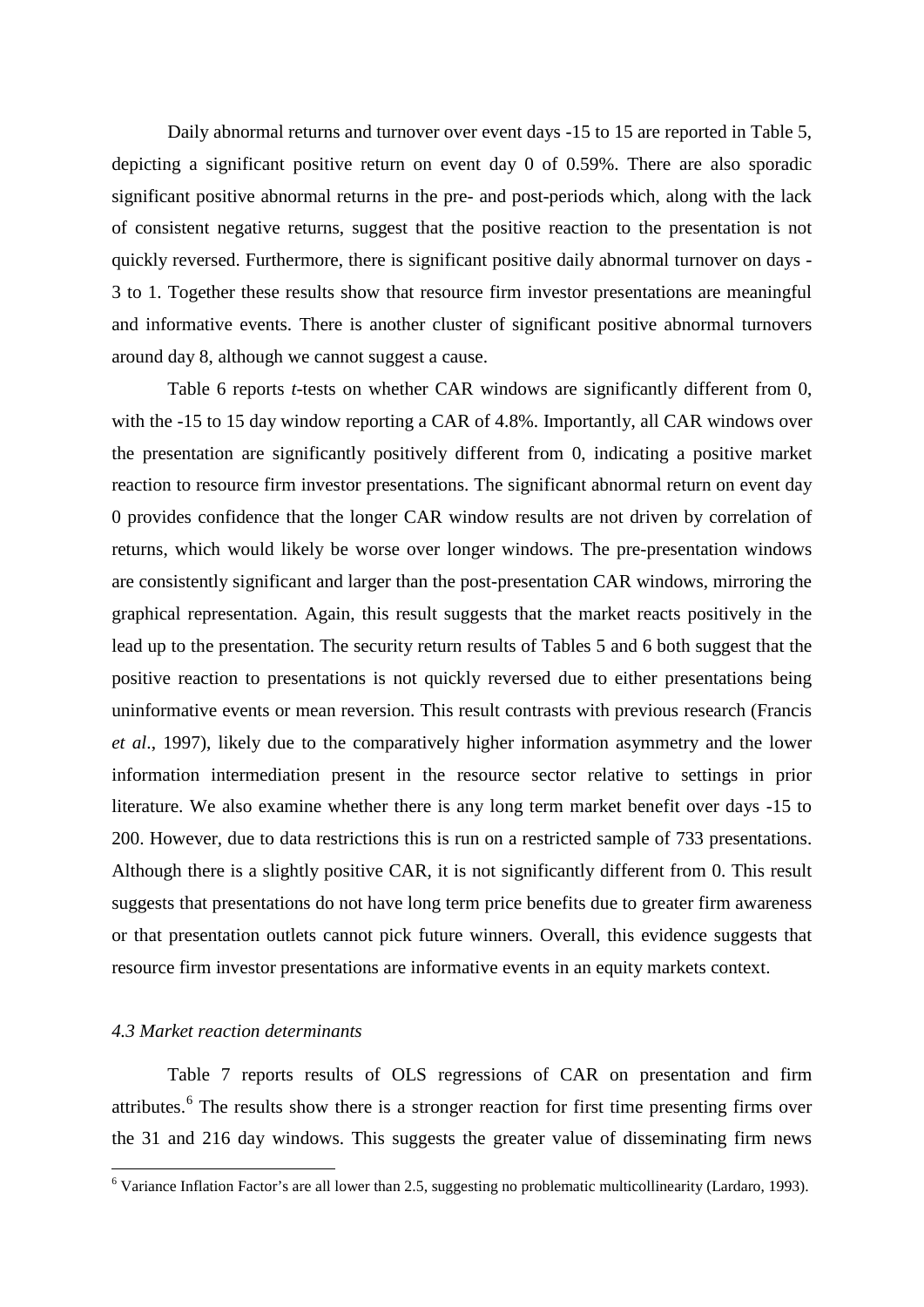when the firm is a relative unknown. Presentations at the Excellence in Oil & Gas and Africa Downunder conferences also had stronger reactions over the -15 to 15 day window. However, these results do not extend to the 1 or 216 day windows, indicating that no presentation outlet provides a markedly superior disclosure platform or credibility. As the result is found only in the 31 day window, it could suggest that *ADU* and *EOG* firms either release good news before the presentation or the market anticipates more of the gains. Alternatively, the positive coefficient is consistent with *EOG* or *ADU* having a selection effect or that they are intrinsically better at selecting winners over a 31 day window. We interpret the significant negative coefficient on *DND* on the presentation date as a function of the pre-release of detailed Diggers and Dealers programmes removing any signalling effect. Presentations that are announced to the market also have a stronger 1 day reaction consistent with greater investor access to firm news and price-sensitive information being announced per ASX guidance.

There is some evidence  $(p<0.1)$  that precious metal focused firms have stronger market reactions, potentially indicative of active 'gold bugs' however this result does not extend to the longer windows. There is no evidence that Australian focused firms have different market reactions. Unsurprisingly, a greater amount of firm specific news over the 31 day window is also associated with a higher market return over the same length window. Firms with greater ownership concentration have more negative reactions, consistent with large shareholders typically being value investors rather than active traders. This result also suggests that presentations are an effective communication method for firms with a disperse ownership base. We note the flipping sign for the commodity price index (*MOM*) depicts the importance of commodity prices in predicting future returns of resource stocks, relative to a short term window where firm specific information appears to be more important.

#### *4.4 Robustness and sensitivity testing*

In unreported results, we test the robustness of the main findings by using alternate benchmarks. We use the ASX 300 Materials and ASX 300 Metals and Mining Indexes to calculate abnormal returns. Application of alternative benchmarks produce similar results. To test the sensitivity of the market reaction determinants, the regression is re-run with alternate variable measurement. First, based on judgement from reading firm descriptions in the annual report, we create binary variables equal to one if the firm is focused on precious metals or Australian operations. This allows us to re-run the determinants regression using the full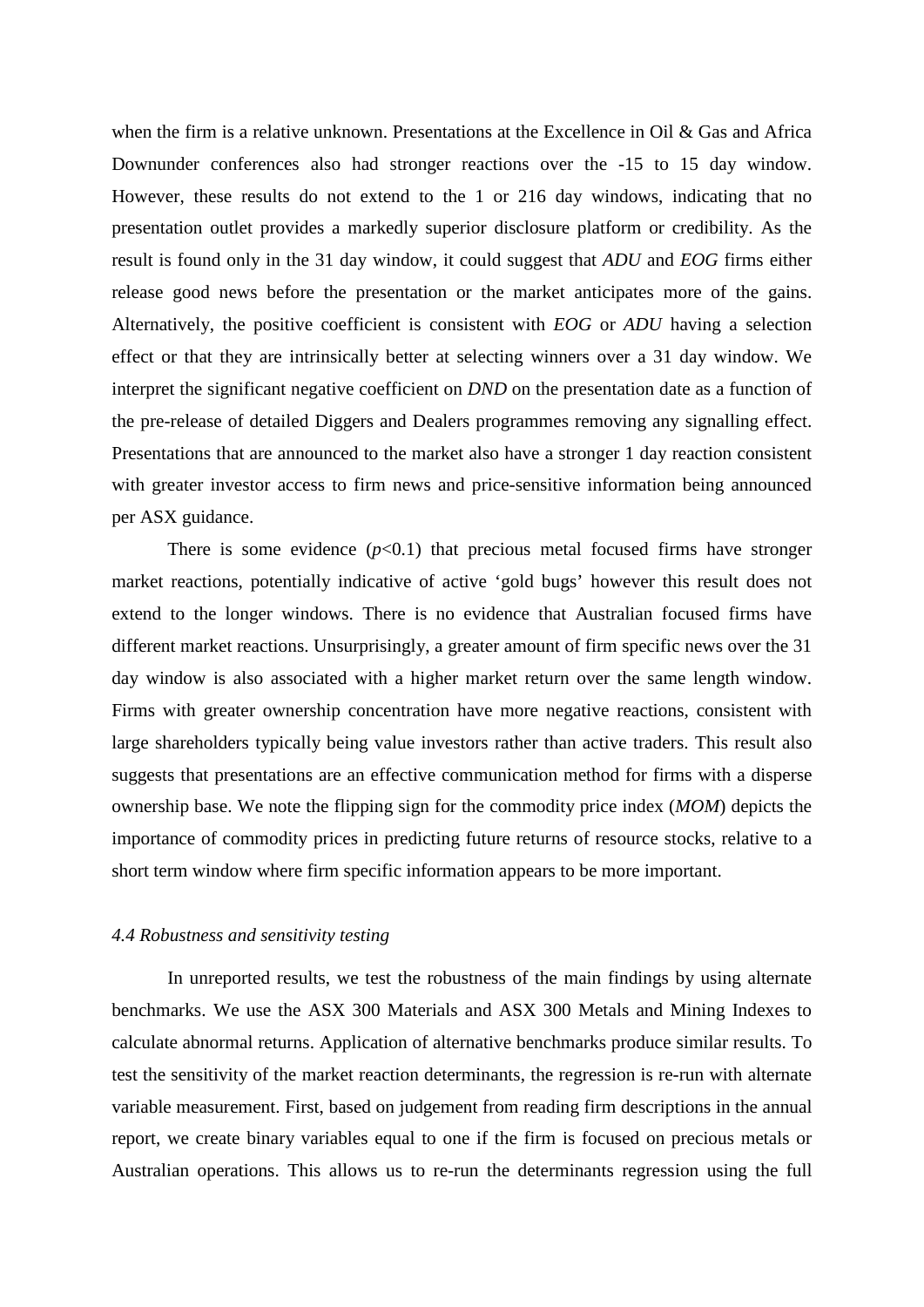samples of 817, 817 and 733 for the 31, 0 and 216 day windows, respectively. This specification produces very similar results to those reported, providing confidence that the exclusions did not bias results. Second, resource momentum is recalculated as the six month change in the resource commodity price and the commodity price level at the time of the presentation. This produces similar results apart from *ADU* no longer being significantly associated to the 31 day CAR window. Third, to control for any time effect we add a binary variable equal to one if the presentation was held after 2006, which produces similar results.<sup>[7](#page-12-0)</sup> Fourth, we run the determinants regression for the 31 and 1 day windows using only observations which also have data for the 216 day window. This specification produces similar results, providing confidence that there is no data restriction effect. Fifth, the outlying 1% and 5% of CAR observations are removed to test for any outlier effect. The results are consistent apart from *ADU* and *PREC* are not significantly associated to the 31 and 1 day CAR windows, respectively. However, this difference is consistent with the highest positive reactions being to Africa Downunder and precious metal focused firms which would be removed from this analysis.

A potential methodological issue with conducting event studies in the small-cap resource sector is non-synchronous or thin trading biasing results (Brown and Warner, 1985; Kallunki, 1997; Leemakdej, 2009). To provide confidence that non-synchronous trading does drive or bias the main results we pro-rate allocate daily returns to any immediately preceding non-trading days, which produces consistent, although slightly weaker results (Kallunki, 1997).<sup>[8](#page-12-1)</sup> Second, we remove the 362 observations where the stock does not trade in any of the 15 days before or after the investor presentation. [9](#page-12-2) The resulting sub-sample produces similar, but stronger results. Fourth, as non-parametric rank tests can provide superior insight in samples prone to non-synchronous trading (Leemakdej, 2009), we compare whether there is a difference between the abnormal return on event day 0 relative to the 15 days before and after using the non-parametric Mann-Whitney U test and find significantly higher returns on event day 0 ( $z$ -score = 2.575). This result also holds in the sub-sample of firms that trade

<span id="page-12-0"></span><sup>&</sup>lt;sup>7</sup> We split on 2006 due to the increasing number of resource firm investor presentations after 2007, coupled with a resource 'boom'. Alternate year controls produce similar results.

<span id="page-12-1"></span> $8$  Kallunki (1997) also proposes using the closing bid price however given the high information asymmetry present in the sample this would likely introduce more noise and thus we do not use this method.

<span id="page-12-2"></span>These non-trading days could be caused by non-synchronous trading, trading halts or database errors. In particular, there is a database error in the 7 event days around the 25th of August 2009 which effects 42 observations. Main results and robustness tests are robust to both the inclusion and exclusion of these 42 observations.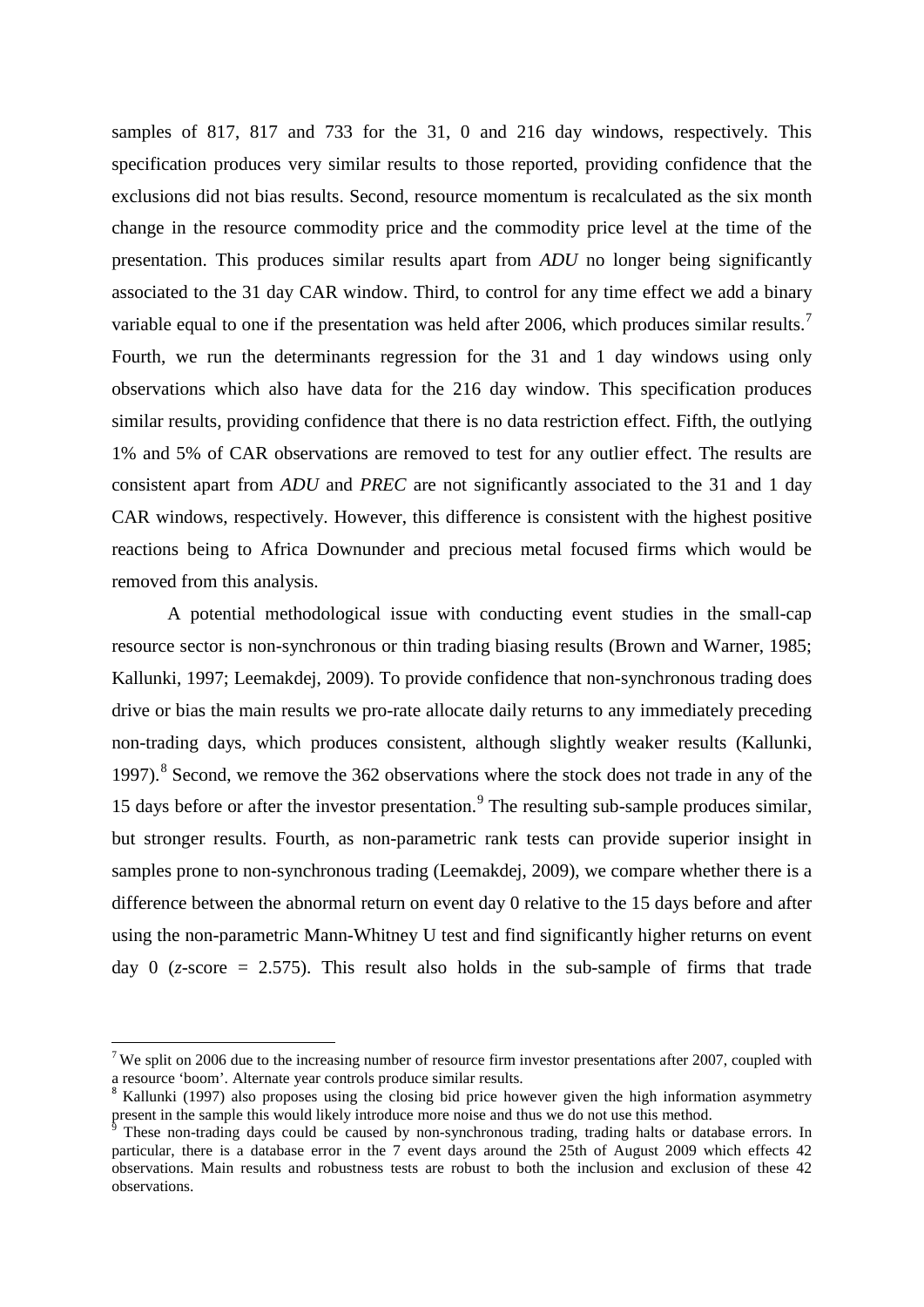continuously. Overall, we conclude that non-synchronous trading does not appear to be biasing the results and that the main findings of this paper are robust.

## **5 Conclusions**

This paper adds to the literature by documenting that resource firm investor presentations are informative events and aid in capital allocation. The positive returns leading up to the presentation date suggests they follow good news stories or are partly anticipated by the market. Furthermore, the positive returns do not reverse over the following 15 days in contrast with previous literature, although there is no significant long term positive return. We provide further insight by investigating the effect of presentation and firm attributes on the market reaction. These results suggest a superior CAR by first time presenting firms, presentations announced to the market and presentations at Africa Downunder and Excellence in Oil & Gas conferences. There are also stronger returns to firms with lower ownership concentration.

These results add to the disclosure and dissemination literature by examining boutique industry presentations in the unique setting of the Australian resource sector with its relatively high information asymmetry and important non-financial disclosures. Furthermore, the results are of practical interest to both resource firms and investors in the mining industry.

### **Acknowledgements**

The assistance of resource conferences and mining clubs in creating a list of resource firm investor presentations was appreciated. We wish to especially thank Lyn Collins (Melbourne Mining Club), Suzanne Christie (Diggers & Dealers), Tammy Caldwell (Paydirt Media), Brad Court (Resourceful Events), Denyse McClements (AMEC) and Taryn Rodier and Chris Sabin (Sydney Mining Club). The research assistance of Alexey Feigin and Andrew Walker is acknowledged along with comments and suggestions from Matthew Grosse, Stephen Kean and Gabriel Pundrich. Finally, Trevor Sykes, patron of the Sydney Mining Club is thanked for his support.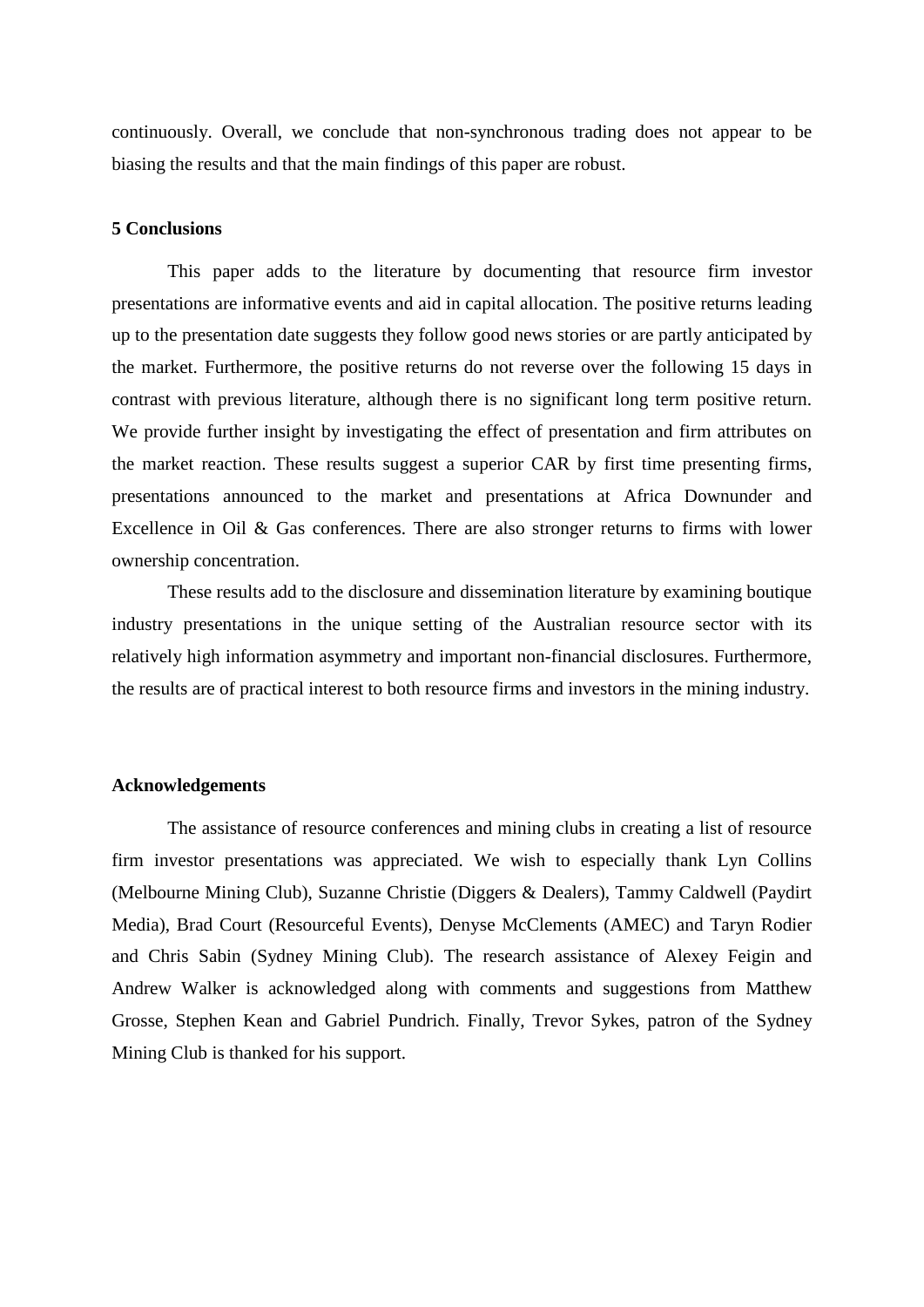## **References**

- Brown, P., Ferguson, A. and Jackson, A., 2009. Pierpont and the capital market. Abacus 45, 147-170.
- Brown, S. and Warner, J., 1985. Using daily stock returns: The case of event studies. Journal of Financial Economics 14, 3-31.
- Busse, J. and Green, C., 2002. Market efficiency in real time. Journal of Financial Economics 65, 415-437.
- Bushee, B., Matsumoto, D. and Miller, G., 2003. Open versus closed conference calls: the determinants and effects of broadening access to disclosure. Journal of Accounting and Economics 34, 149-180.
- Bushee, B. and Miller, G., 2007. Investor Relations, Firm Visibility, and Investor Following. Available at SSRN: http://ssrn.com/abstract=643223
- Bushee, B., Jung, M. and Miller, G., 2009. Conference Presentations and the Disclosure Milieu, Available at SSRN: http://ssrn.com/abstract=1480448
- Bushee, B. Core, J. Guay, W. and Hamm, S., 2010. The Role of the Business Press as an Information Intermediary. Journal of Accounting Research 48, 1-18.
- Campbell, J., Grossman, S. and Wang, J., 1993. Trading volume and serial correlation in stock returns. Quarterly Journal of Economics 108, 905–940.
- Fang, L. and Peress. J., 2009. Media Coverage and the Cross-Section of Stock Returns. Journal of Finance 64, 2023-2052.
- Ferguson, A. and Crockett, A., 2003. Information transfer and press coverage: The case of the Gawler Craton gold boom. Pacific-Basin Finance Journal 11, 101-120.
- Ferguson, A., Clinch, G. and Kean, S., 2011a. Predicting the Failure of Developmental Gold Mining Projects. Australian Accounting Review 56, 44-53.
- Ferguson, A., Grosse, M., Kean, S. and Scott, T., 2011b. Your Governance or Mine? Australian Accounting Review, Forthcoming.
- Ferguson, A. and Walker, A., 2011. Restoration and rehabilitation provisions in the materials and energy sector. Working paper, University of Technology, Sydney.
- Francis, J., Hanna J., and Philbrick, D., 1997. Management Communications with Securities Analysts. Journal of Accounting and Economics 24, 363-94.
- Frankel, R., Johnson, M. and Skinner, D., 1999. An Empirical Examination of Conference Calls as a Voluntary Disclosure Medium. Journal of Accounting Research 37, 133- 150.
- Gow, I., Ormazabal, G. and Taylor D., 2010. Correcting for Cross-Sectional and Time-Series Dependence in Accounting Research. The Accounting Review 85, 483-512.
- Healy, P. and Palepu, K., 2001. Information asymmetry, corporate disclosure, and the capital markets: A review of the empirical disclosure literature. Journal of Accounting Economics 31, 405-440.
- Hollander, S., Pronk, M. and Roelofsen, E., 2010. Does Silence Speak? An Empirical Analysis of Disclosure Choices during Conference Calls. Journal of Accounting Research 48, 531-563.
- Huberman, G., 2001. Familiarity Breeds Investment. The Review of Financial Studies 14, 659-680.
- Kallunki, J., 1997. Handling missing prices in a thinly traded stock market: implications for the specification of event study methods. European Journal of Operational Research 103, 186-197.
- Lardaro, L., 1993. Applied Econometrics. Harper Collins, New York.
- Leemakdej, A., 2009. Detecting Abnormal Return of Infrequently Traded Stock in Event Study. Available at SSRN: http://ssrn.com/abstract=1436090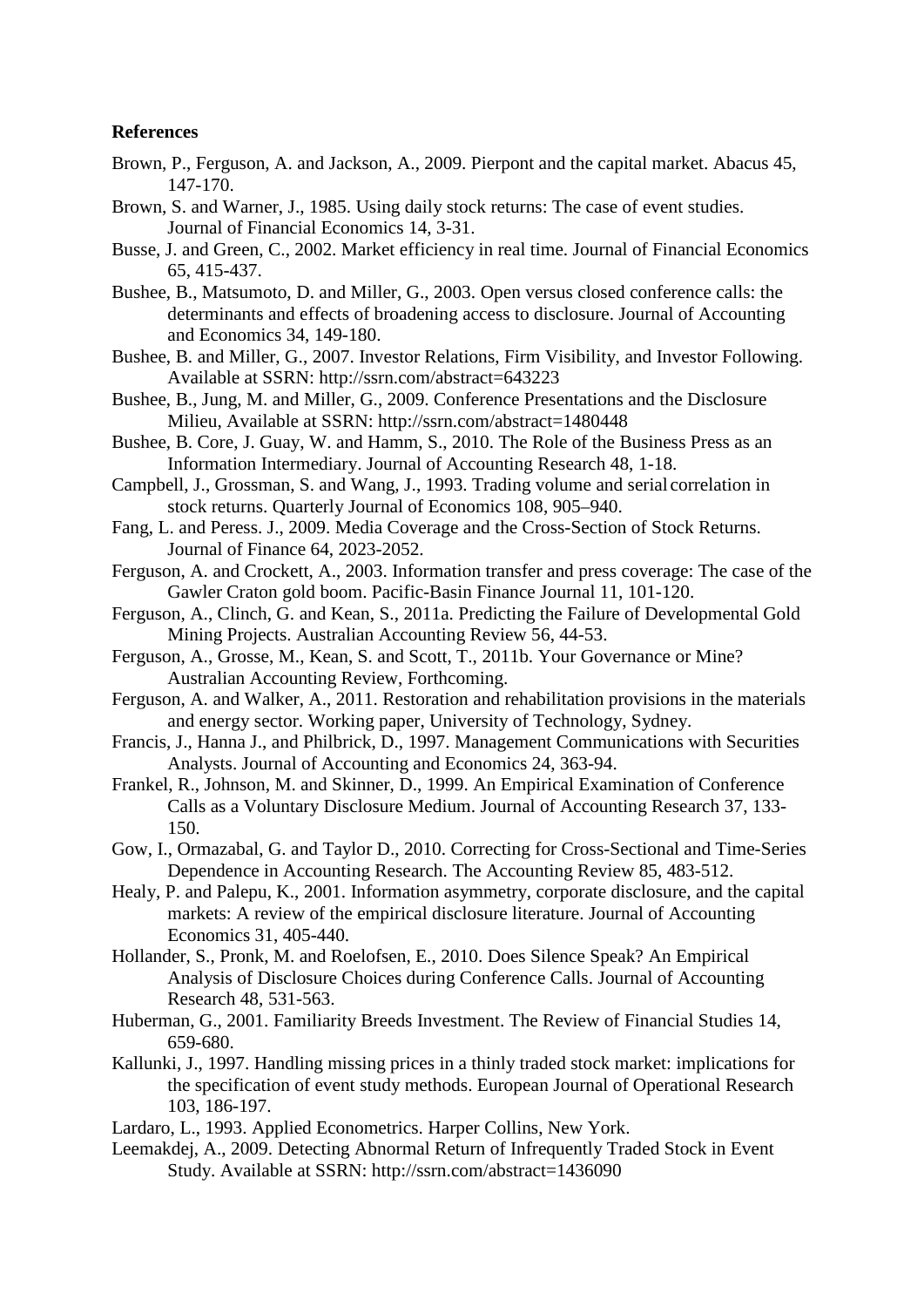- Li, E., Ramesh, K. and Shen, M., 2011. The Role of Newswires in Screening and Disseminating Value-Relevant Information in Periodic SEC Reports. The Accounting Review 86, 669-701.
- Merton, R., 1987. A simple model of capital market equilibrium with incomplete information. Journal of Finance 42, 483–510.
- Meschke, J. and Kim, A., 2010. CEO Interviews on CNBC. Available at SSRN: http://ssrn.com/abstract=1627683
- Solomon, D., 2009. Selective Publicity and Stock Prices. University of Southern California Working Paper, Available at SSRN: http://ssrn.com/abstract=1540309
- Soltes, E., 2010. News Dissemination and the Impact of the Business Press. Working paper, Harvard University.
- Tasker, S., 1998. Bridging the information gap: Quarterly conference calls as a medium of voluntary disclosure. Review of Accounting Studies 3, 137-167.
- Tetlock P., Saar-Tsechansky, M. and Macskassy, S., 2008. More Than Words: Quantifying Language to Measure Firms' Fundamentals. The Journal of Finance 63, 1437-1467.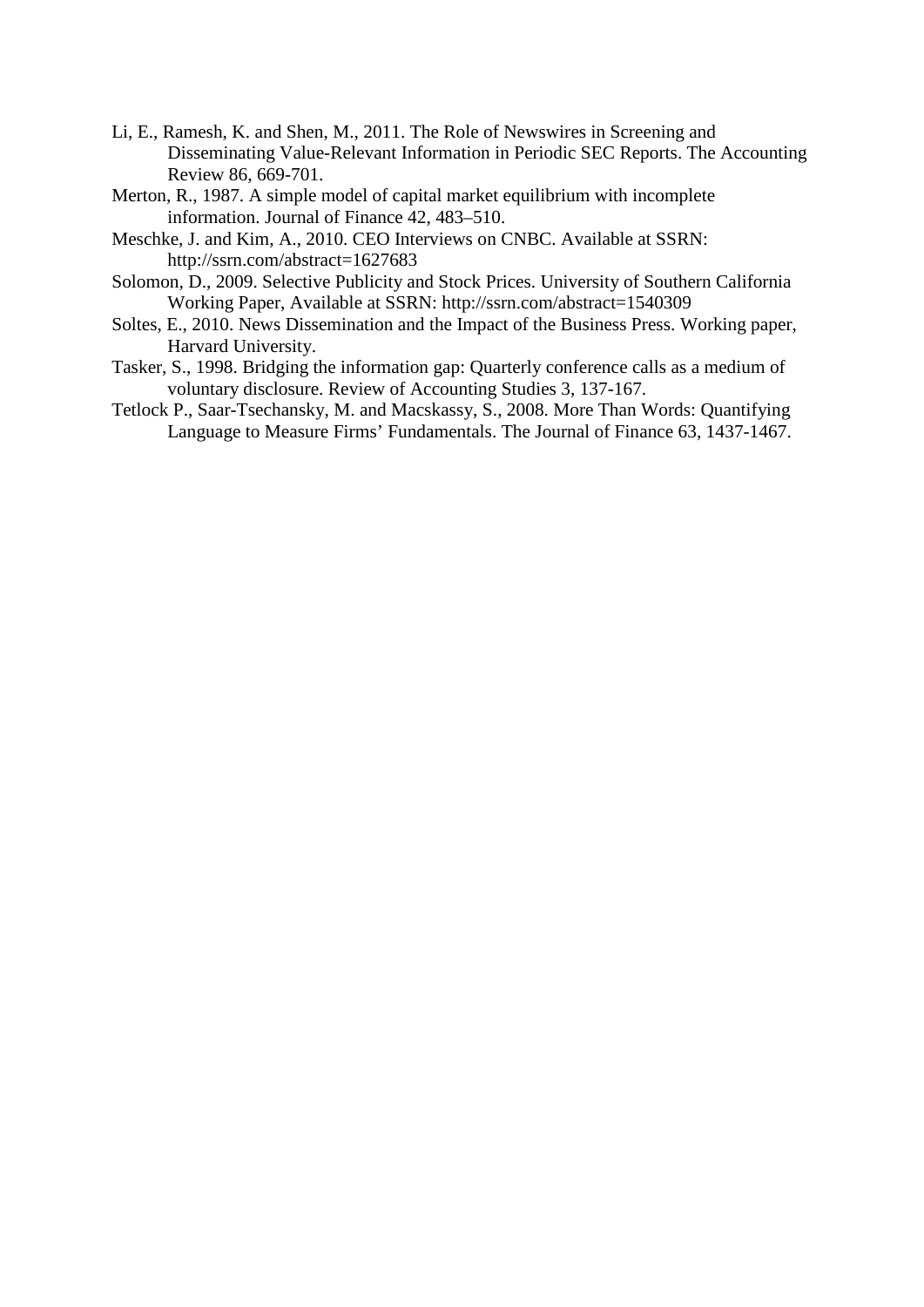## Descriptive statistics for ASX firms by Industry in 2009

|                          |        | 10            | 15       | 20       | 25             | 30                    | 35              | 40       | 45      | 50         | 55       |
|--------------------------|--------|---------------|----------|----------|----------------|-----------------------|-----------------|----------|---------|------------|----------|
| <b>Variables</b>         |        | <b>Energy</b> | Mat.     | Indust.  | Cons.<br>Disc. | Con.<br><b>Staple</b> | Health-<br>care | Fin.     | I.T.    | Telecom.   | Util.    |
| <b>Total Assets</b>      | Mean   | 453.1         | 617.4    | 807.5    | 870.1          | 2,463.3               | 228.2           | 11,236.9 | 77.7    | 2,994.8    | 2,256.4  |
|                          | Median | 20.4          | 11.7     | 101.3    | 60.0           | 98.7                  | 13.2            | 158.0    | 22.5    | 26.2       | 357.9    |
| <b>Total Liabilities</b> | Mean   | 182.6         | 295.1    | 494.1    | 448.1          | 1,350.0               | 98.3            | 10,139.2 | 42.5    | 1,627.5    | 1,590.5  |
|                          | Median | 1.8           | 0.7      | 49.4     | 27.5           | 48.7                  | 2.6             | 45.2     | 5.8     | 8.3        | 220.1    |
| <b>Current Ratio</b>     | Mean   | 11.07         | 56.70    | 2.23     | 3.03           | 2.49                  | 6.90            | 15.07    | 4.10    | 1.62       | 4.82     |
|                          | Median | 4.95          | 5.13     | 1.38     | 1.41           | 1.38                  | 2.57            | 1.61     | 1.30    | 0.84       | 1.81     |
|                          | Mean   | 29%           | 32%      | 38%      | 34%            | 35%                   | 30%             | 47%      | 35%     | 35%        | 41%      |
| Debt-to-Equity           | Median | 8%            | 6%       | 33%      | 31%            | 33%                   | 17%             | 22%      | 20%     | 24%        | 38%      |
| <b>ROA</b>               | Mean   | $-69%$        | $-60%$   | $-17%$   | $-11%$         | $-17%$                | $-59%$          | $-16%$   | $-128%$ | $-28%$     | $-13%$   |
|                          | Median | $-15%$        | $-16%$   | 5%       | 5%             | 1%                    | $-24%$          | 2%       | 4%      | 7%         | 1%       |
| <b>Total Revenue</b>     | Mean   | 292.9         | 363.3    | 629.5    | 626.8          | 3,447.7               | 180.7           | 88.4     | 75.9    | 1,771.2    | 474.4    |
|                          | Median | 0.5           | 0.1      | 116.4    | 69.6           | 92.1                  | 2.5             | 0.0      | 15.8    | 38.1       | 28.5     |
| Operating Exp.           | Mean   | $-246.8$      | $-280.9$ | $-551.5$ | $-528.9$       | $-3,181.7$            | $-154.9$        | $-77.0$  | $-63.7$ | $-1,077.3$ | $-384.8$ |
|                          | Median | $-6.0$        | $-3.0$   | $-95.0$  | $-61.2$        | $-85.1$               | $-8.7$          | 0.0      | $-14.4$ | $-23.3$    | $-12.2$  |
| Net CFO                  | Mean   | 37.6          | 68.8     | 53.5     | 55.6           | 198.4                 | 18.2            | 171.9    | 9.4     | 556.7      | 81.2     |
|                          | Median | $-0.8$        | $-0.7$   | 7.6      | 2.1            | 0.5                   | $-1.0$          | 3.4      | 1.0     | 1.5        | 6.5      |
| Constituents             | Count  | 209           | 625      | 185      | 154            | 43                    | 148             | 280      | 98      | 27         | 32       |
|                          | $\%$   | 12%           | 35%      | 10%      | 9%             | 2%                    | 8%              | 16%      | 5%      | 1%         | 2%       |

Table 1 presents means and medians for selected financial characteristics by industry category, as defined by two-digit GICS codes as at the end of 2009. Industry categories are Energy, Materials, Industrials, Consumer Discretionary, Consumer Staples, Healthcare, Financials, Information Technology, Telecommunications and Utilities, respectively. Total Assets, Total Liabilities, Total Revenue, Operating Exp. and Net *CFO* are in millions of Australian dollars and are the figures reported in the Aspect Huntley database for 2009. I also report the industry breakdown by percentage of ASX constituents as at the end of 2009.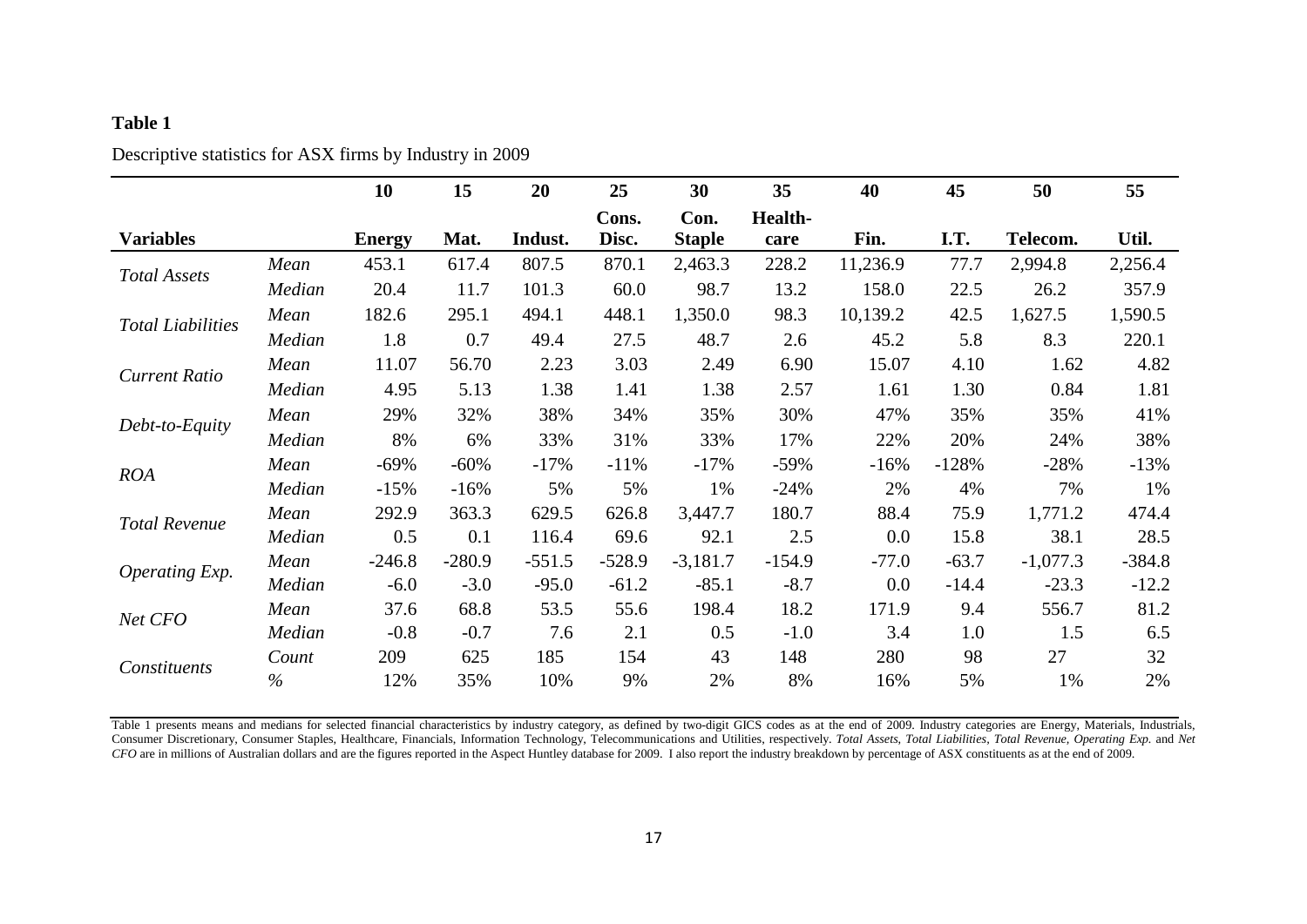|                                     | 2000             | 2001             | 2002           | 2003           | 2004           | 2005             | 2006           | 2007           | 2008           | 2009           | <b>Total</b> |
|-------------------------------------|------------------|------------------|----------------|----------------|----------------|------------------|----------------|----------------|----------------|----------------|--------------|
| <b>Presentation outlets</b>         |                  |                  |                |                |                |                  |                |                |                |                |              |
| <b>DND</b>                          | 25               | 26               | 29             | 30             | 32             | 34               | 33             | 35             | 32             | 30             | 306          |
| AMEC                                | $\boldsymbol{0}$ | $\boldsymbol{0}$ | $\overline{0}$ | $\overline{0}$ | $\overline{0}$ | 19               | 14             | 24             | 25             | 18             | 100          |
| <b>EME</b>                          | $\mathbf{0}$     | $\boldsymbol{0}$ | $\overline{0}$ | $\overline{0}$ | $\overline{0}$ | $\overline{0}$   | $\overline{0}$ | $\overline{0}$ | 45             | 34             | 79           |
| EOG                                 | $\boldsymbol{0}$ | $\mathbf{0}$     | $\overline{0}$ | $\theta$       | $\overline{0}$ | $\boldsymbol{0}$ | $\overline{0}$ | $\overline{0}$ | 27             | 23             | 50           |
| ADU                                 | $\mathbf{0}$     | $\overline{0}$   | $\theta$       | 7              | 14             | 17               | 17             | 21             | 28             | 42             | 146          |
| <b>SMC</b>                          | $\mathbf{0}$     | 3                | 12             | 9              | 6              | 14               | 11             | 10             | 13             | 16             | 94           |
| <b>MMC</b>                          | $\boldsymbol{0}$ | $\overline{2}$   | 3              | $\overline{2}$ | 6              | 3                | $\overline{2}$ | 6              | $\overline{4}$ | $\overline{2}$ | 30           |
| <b>BMC</b>                          | $\boldsymbol{0}$ | $\mathbf{0}$     | $\overline{0}$ | $\overline{0}$ | $\overline{0}$ | 4                | 3              | $\overline{2}$ | $\overline{2}$ |                | 12           |
| Club                                | $\overline{0}$   | 5                | 15             | 11             | 12             | 21               | 16             | 18             | 19             | 19             | 136          |
| Total                               | 25               | 31               | 44             | 48             | 58             | 91               | 80             | 98             | 176            | 166            | 817          |
| <b>Presentation characteristics</b> |                  |                  |                |                |                |                  |                |                |                |                |              |
| <b>INT</b>                          | 25               | 15               | 18             | 18             | 24             | 33               | 18             | 39             | 82             | 54             | 326          |
| <b>ANN</b>                          | 3                | 4                | 11             | 16             | 22             | 50               | 40             | 64             | 118            | 113            | 441          |

Summary statistics for resource firm investor presentations

Table 2 presents counts for presentation characteristics. DND is the Diggers and Dealers conference, AMEC is the Association of Mining & Exploration Companies conference, EME and EOG are the Excellence in Mining & Exploration and Oil & Gas conferences, respectively and  $\overline{AD}U$  is the Africa Downunder conference. *SMC*, *MMC* and *BMC* stand for the Sydney, Melbourne and Brisbane mining club presentations, respectively, and Club is presentations at any of the three mining clubs (SMC, MMC or BMC). INT is a binary variable equal to 1 for the first firm presentation. ANN is a binary variable equal to 1 if the presentation is announced to the market.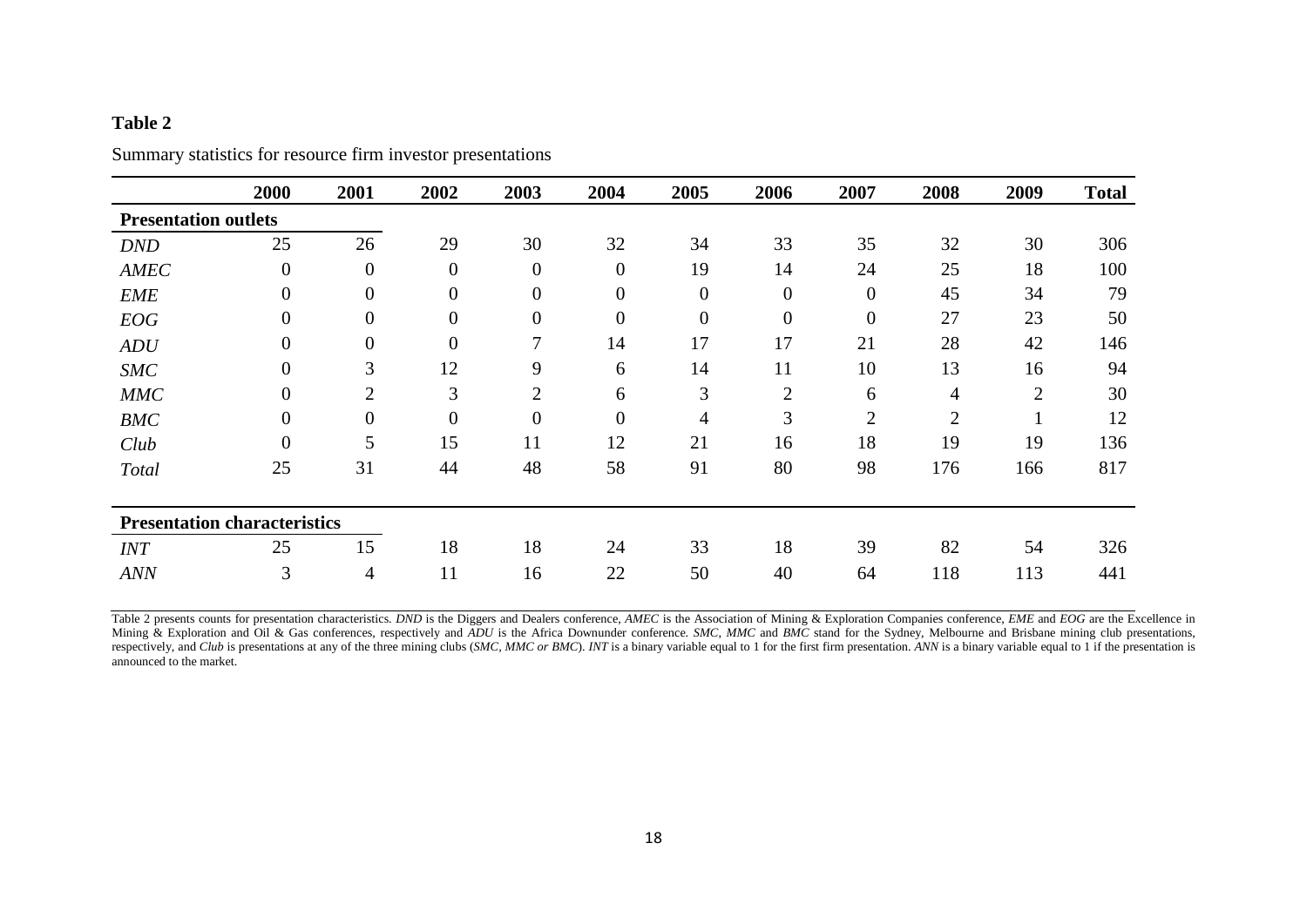| <b>Continuous variables</b> | <b>Mean</b> | <b>Median</b> | Min.         | <b>Max</b>   | Std. dev. | $\boldsymbol{N}$ |
|-----------------------------|-------------|---------------|--------------|--------------|-----------|------------------|
| <b>Current Assets</b>       | 366,241     | 20,784        | 113          | 27,712,596   | 2,008,217 | 817              |
| <i>Total Assets</i>         | 1,567,250   | 62,209        | 696          | 129,353,349  | 8,774,599 | 817              |
| <b>Total Liabilities</b>    | 844,852     | 12,747        | 14           | 96,932,737   | 5,517,314 | 817              |
| Net CFO                     | 205,181     | $-833$        | $-2,141,185$ | 23, 247, 474 | 1,544,164 | 817              |
| <b>MCAP</b>                 | 1,502,685   | 117,691       | 529          | 144,714,234  | 8,027,384 | 817              |
| <b>SIZE</b>                 | 16.394      | 16.281        | 10.877       | 23.395       | 2.029     | 817              |
| TOP <sub>20</sub>           | 62.19       | 61.96         | 14.51        | 99.48        | 17.27     | 817              |
| <b>MOM</b>                  | 1.49        | 31.39         | $-286.29$    | 214.56       | 114.07    | 817              |
| <b>PSDISC</b>               | 4.83        | 4.00          | 0.00         | 30.00        | 4.24      | 817              |
| <b>Restricted sample</b>    |             |               |              |              |           |                  |
| <b>PREC</b>                 | 0.420       | 0.323         | 0.000        | 1.000        | 0.341     | 766              |
| AUS                         | 0.431       | 0.378         | 0.000        | 1.000        | 0.265     | 766              |

Descriptive statistics for presenting firms

Table 3 presents descriptive statistics for presenting firms. Current Assets, Total Assets, Total Liabilities and Net CFO are in thousands of Australian dollars and are the figures reported in the annual report of firm i i year t. MCAP is the market capitalization in thousands of Australian dollars of firm i at the end of year t, as measured by shares outstanding times closing share price. SIZE is the natural logarithm of MCAP. TOP20 is the percentage of shares owned by the largest 20 shareholders, as reported in the annual report of firm i in year t. MOM is the difference in S&P GSCI spot price from the start of the presenting month to one year previously. PSDISC is the number of price-sensitive announcements issued by firm i over the 15 days before and after event date t. PREC is the count of the words 'gold', 'silver', 'palladium', 'platinum' and 'precious' over mentions of all minerals in the annual report of firm *i* in year *t*. *AUS* is the count of the word 'Australia' over mentions of all countries in the annual report of firm *i* in year *t*.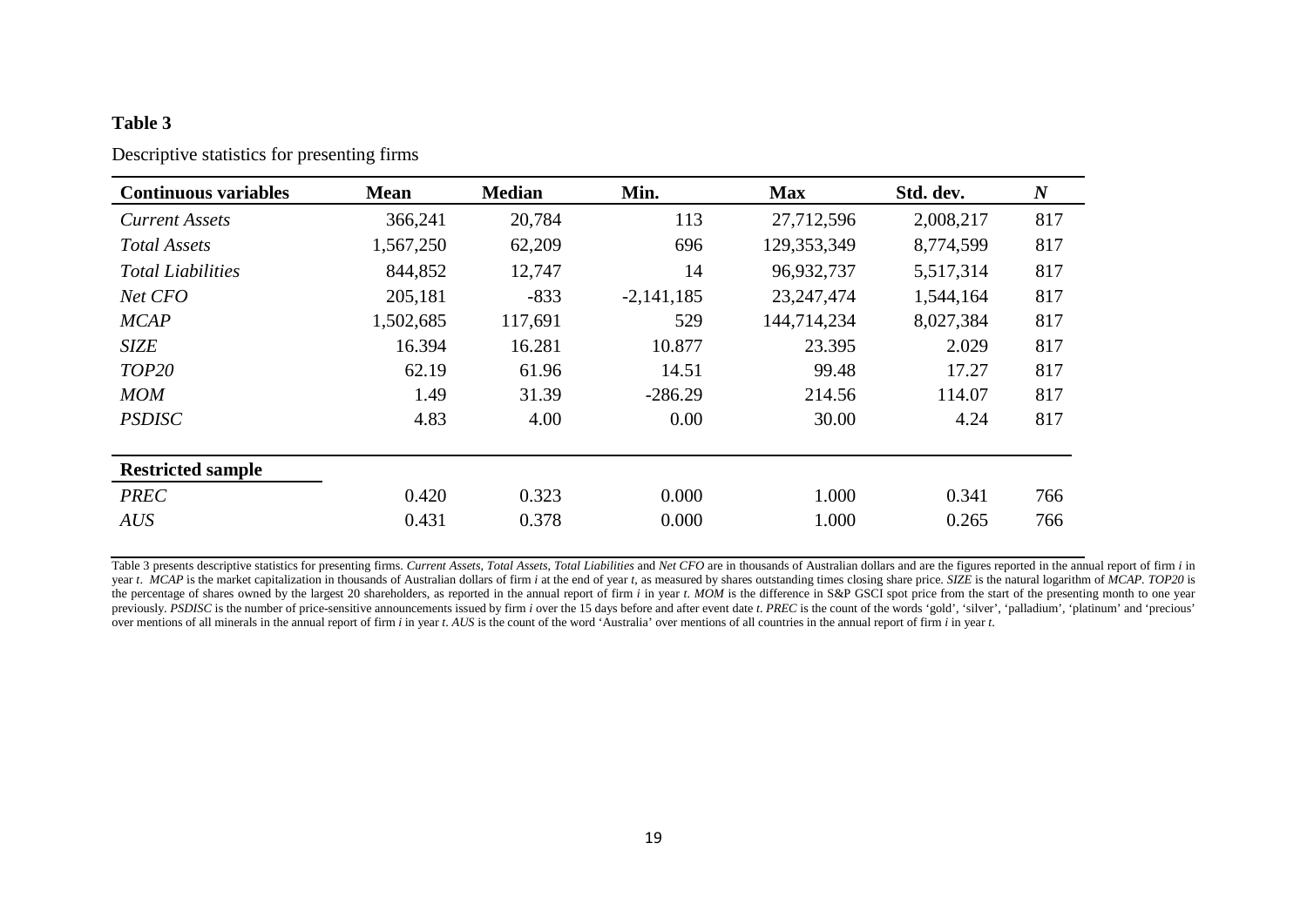Univariate analysis on presenting firm characteristics

| <b>Variable</b>          | <b>Club</b> | <b>Conference</b> | t-stat   |        | $\boldsymbol{n}$ |
|--------------------------|-------------|-------------------|----------|--------|------------------|
| <b>Current Assets</b>    | 1,192,544   | 201,223           | 2.879    | **     | 817              |
| <i>Total Assets</i>      | 5,234,945   | 834,789           | 2.828    | **     | 817              |
| <b>Total Liabilities</b> | 3,069,745   | 400,527           | 2.547    | $\ast$ | 817              |
| Net CFO                  | 759,808     | 94,419            | 2.655    | **     | 817              |
| <b>MCAP</b>              | 4,478,701   | 908,356           | 3.294    | ***    | 817              |
| <b>SIZE</b>              | 17.712      | 16.130            | 7.490    | ***    | 817              |
| TOP <sub>20</sub>        | 67.398      | 61.147            | 3.856    | ***    | 817              |
| <b>PSDISC</b>            | 5.103       | 4.781             | 0.698    |        | 817              |
| <b>Restricted sample</b> |             |                   |          |        |                  |
| <b>PREC</b>              | 0.387       | 0.423             | $-1.072$ |        | 766              |
| AUS                      | 0.377       | 0.445             | $-2.867$ | $**$   | 766              |

Table 4 presents univariate analysis of presenting firm characteristics split by whether the presentation was at a mining club or conference. Club is equal to 1 if the presentation was at SMC, MMC or BMC and Conference is equal to 1 if the presentation was at DND, AMEC, EME, EOG or ADU. Current Assets, Total Assets, Total Liabilities and Net CFO are in thousands of Australian dollars and are the figures reported in the annual report of firm *i* in year *t. MCAP* is the market capitalization in thousands of Australian dollars of firm *i* at the end of year *t*, as measured by shares outstanding times closing share price. SIZE is the n logarithm of MCAP. TOP20 is the percentage of shares owned by the largest 20 shareholders, as reported in the annual report of firm i in year t. PSDISC is the number of price-sensitive announcements issued by firm i over the 15 days before and after event date t. PREC is the count of the words 'gold', 'silver', 'palladium', 'platinum' and 'precious' over mentions of all minerals in the annual report of firm i in year t. AUS is the count of the word 'Australia' over mentions of all countries in the annual report of firm *i* in year *t*. Two-tailed test of significance: \*\*\* = less than .001, \*\* = less than .01, \* = less than .05 and + = less than .10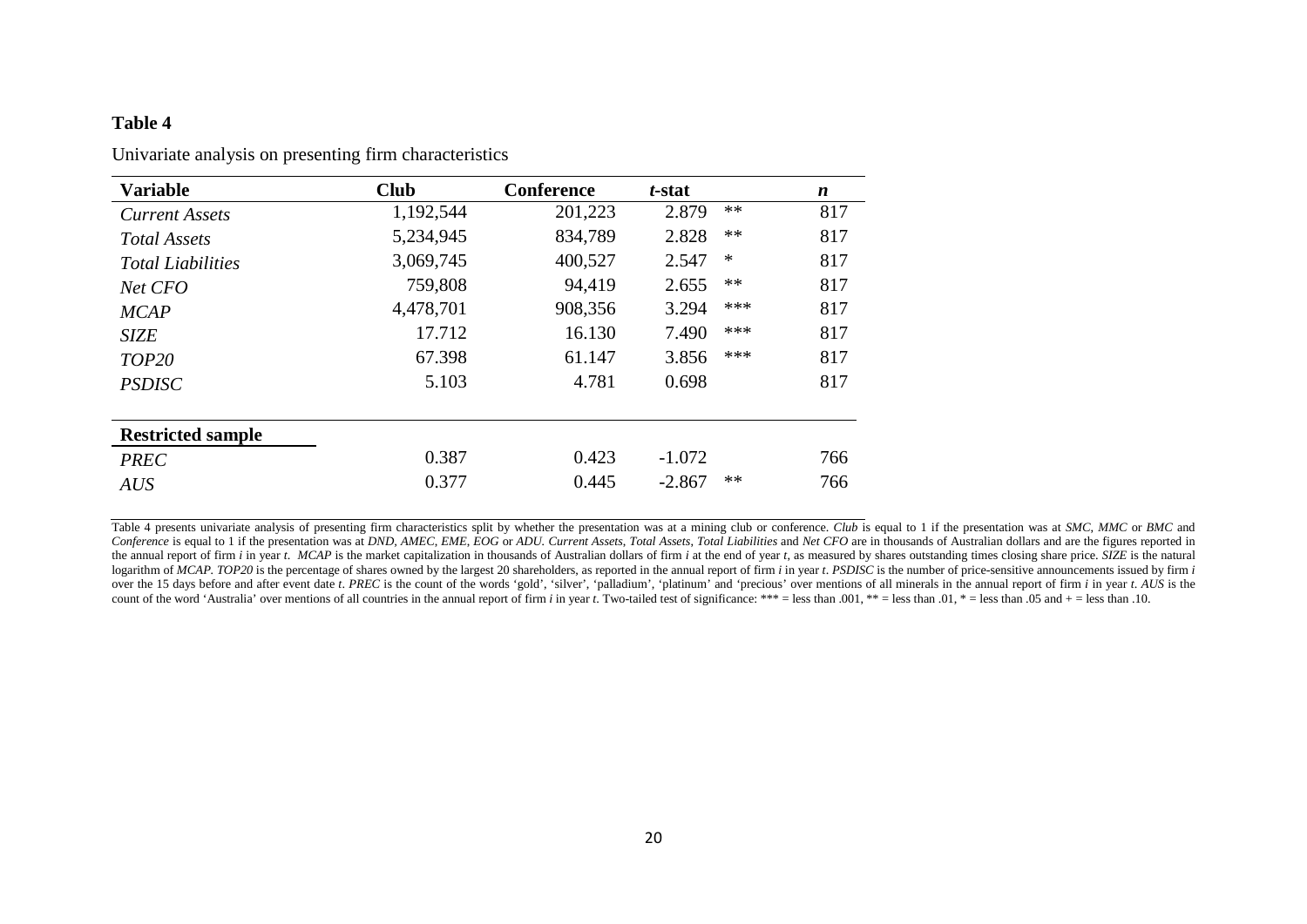# **Figure 1**



Cumulative abnormal returns over event days -15 to 15

# **Figure 2**

Daily abnormal turnover over event days -15 to 15

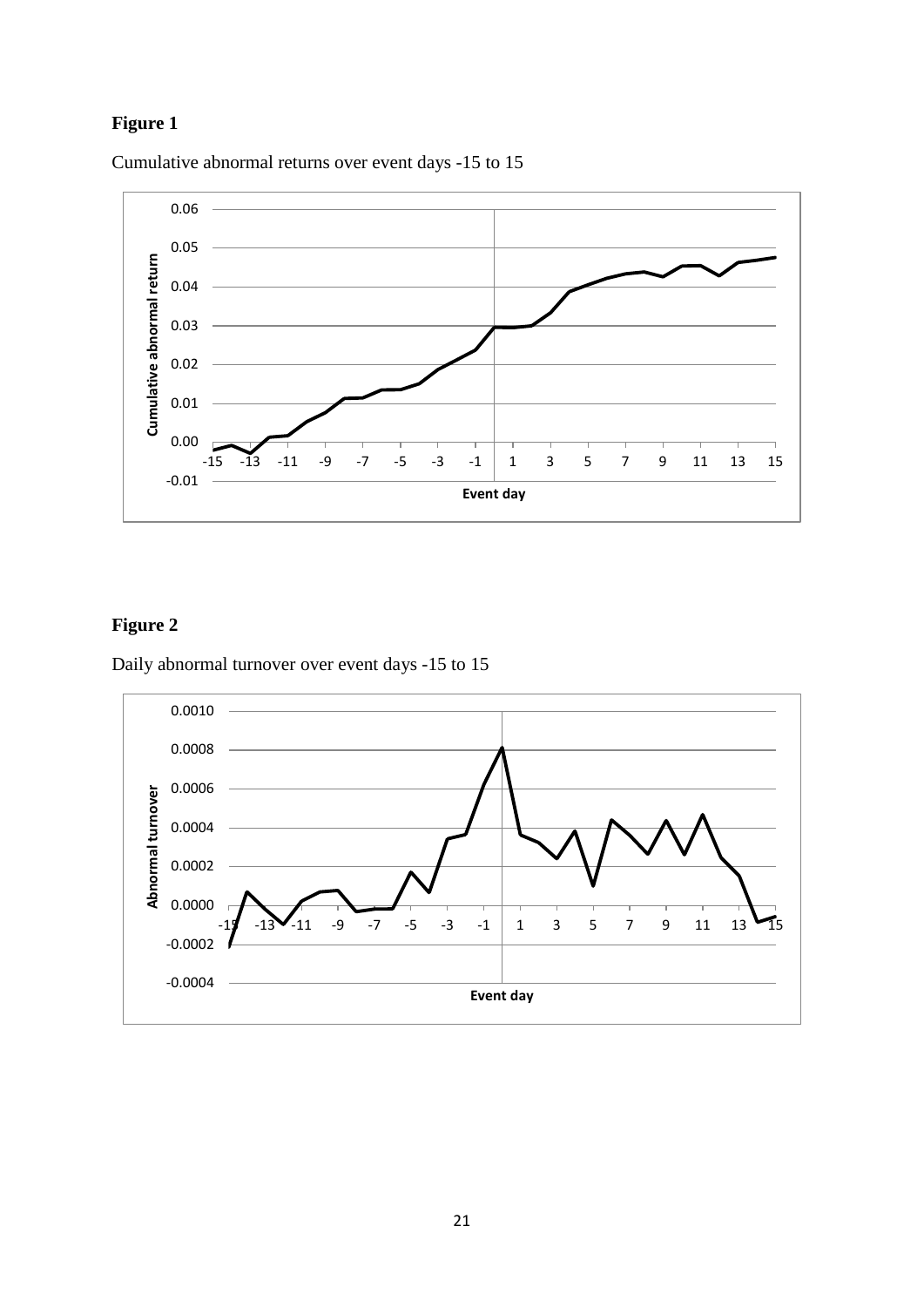| m<br>ĸ<br>H<br>и |  |
|------------------|--|
|------------------|--|

|                  |           | <b>Abnormal return</b> |        | <b>Abnormal turnover</b> |           |                  |                  |
|------------------|-----------|------------------------|--------|--------------------------|-----------|------------------|------------------|
| <b>Event day</b> | <b>AR</b> | $t$ -stat              |        | <b>ATURN</b>             | $t$ -stat |                  | $\boldsymbol{n}$ |
| $-15$            | $-0.0020$ | $-1.475$               |        | $-0.0002$                | $-1.710$  | $\boldsymbol{+}$ | 817              |
| $-14$            | 0.0013    | 0.846                  |        | 0.0001                   | 0.504     |                  | 817              |
| $-13$            | $-0.0017$ | $-1.130$               |        | 0.0000                   | $-0.135$  |                  | 817              |
| $-12$            | 0.0042    | 3.002                  | **     | $-0.0001$                | $-0.820$  |                  | 817              |
| $-11$            | 0.0004    | 0.231                  |        | 0.0000                   | 0.141     |                  | 817              |
| $-10$            | 0.0036    | 2.178                  | $\ast$ | 0.0001                   | 0.438     |                  | 817              |
| $-9$             | 0.0024    | 1.586                  |        | 0.0001                   | 0.503     |                  | 817              |
| -8               | 0.0037    | 2.638                  | **     | 0.0000                   | $-0.226$  |                  | 817              |
| $-7$             | 0.0001    | 0.088                  |        | 0.0000                   | $-0.119$  |                  | 817              |
| $-6$             | 0.0021    | 1.389                  |        | 0.0000                   | $-0.114$  |                  | 817              |
| $-5$             | 0.0000    | 0.022                  |        | 0.0002                   | 1.179     |                  | 817              |
| $-4$             | 0.0015    | 1.081                  |        | 0.0001                   | 0.444     |                  | 817              |
| $-3$             | 0.0036    | 2.419                  | $\ast$ | 0.0003                   | 1.601     |                  | 817              |
| $-2$             | 0.0025    | 1.323                  |        | 0.0004                   | 1.760     |                  | 817              |
| $-I$             | 0.0025    | 1.440                  |        | 0.0006                   | 2.722     | $\ast\ast$       | 817              |
| $\theta$         | 0.0059    | 3.393                  | ***    | 0.0008                   | 4.430     | ***              | 817              |
| $\boldsymbol{l}$ | $-0.0001$ | $-0.090$               |        | 0.0004                   | 2.619     | **               | 817              |
| $\mathfrak{2}$   | 0.0005    | 0.306                  |        | 0.0003                   | 2.248     | $\ast$           | 817              |
| $\mathfrak{Z}$   | 0.0034    | 2.053                  | $\ast$ | 0.0002                   | 1.499     |                  | 817              |
| $\overline{4}$   | 0.0054    | 3.478                  | ***    | 0.0004                   | 2.155     | $\ast$           | 817              |
| 5                | 0.0018    | 1.043                  |        | 0.0001                   | 0.716     |                  | 817              |
| 6                | 0.0017    | 1.057                  |        | 0.0004                   | 2.776     | $***$            | 817              |
| $\boldsymbol{7}$ | 0.0011    | 0.552                  |        | 0.0004                   | 2.310     | $\ast$           | 817              |
| $\boldsymbol{8}$ | 0.0005    | 0.296                  |        | 0.0003                   | 1.809     | $^{+}$           | 817              |
| 9                | $-0.0012$ | $-0.828$               |        | 0.0004                   | 2.239     | $\ast$           | 817              |
| 10               | 0.0028    | 1.713                  | $+$    | 0.0003                   | 1.783     | $^{+}$           | 817              |
| 11               | 0.0001    | 0.066                  |        | 0.0005                   | 3.139     | $\ast\ast$       | 817              |
| 12               | $-0.0026$ | $-1.698$               |        | 0.0002                   | 1.341     |                  | 817              |
| 13               | 0.0034    | 1.978                  | ∗      | 0.0002                   | 1.081     |                  | 817              |
| 14               | 0.0006    | 0.342                  |        | $-0.0001$                | $-0.596$  |                  | 817              |
| 15               | 0.0007    | 0.488                  |        | $-0.0001$                | $-0.350$  |                  | 817              |

Significance tests on abnormal returns and turnover

Table 5 presents Student *t*-tests on daily *AR* and *ATURN* to test for difference from 0. *AR* is calculated per equation 1 and *ATURN* per equation 3. Two-tailed test of significance: \*\*\* = less than .001, \*\* = less than .01, \* = less than .05 and + = less than .10.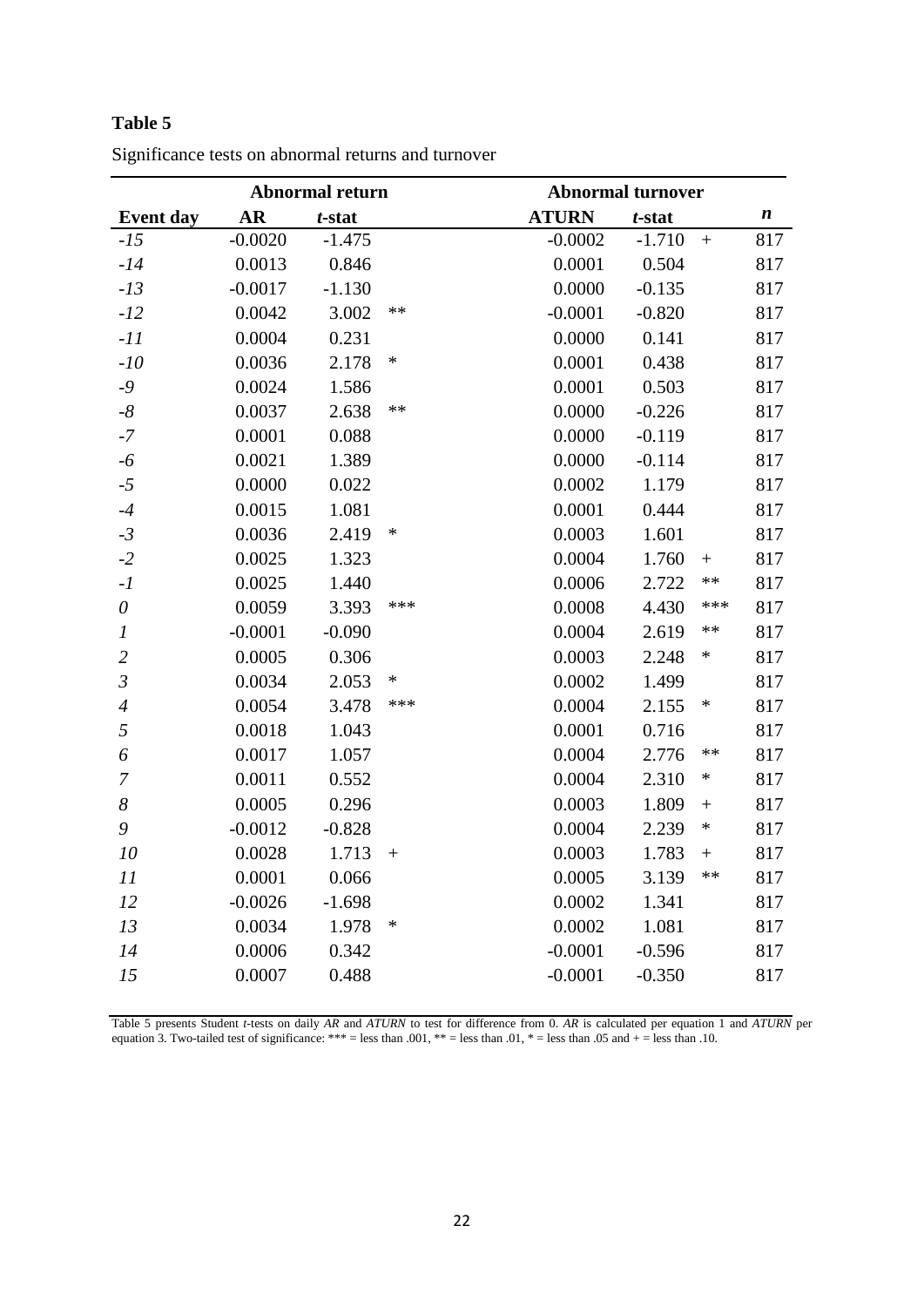| <b>CAR</b> window        | <b>CAR</b> | t-stat |     | $\boldsymbol{n}$ |
|--------------------------|------------|--------|-----|------------------|
| <b>Full sample</b>       |            |        |     |                  |
| $-15$ to 15              | 0.048      | 5.888  | *** | 817              |
| $-10$ to $10$            | 0.044      | 6.262  | *** | 817              |
| $-5$ to 5                | 0.027      | 5.640  | *** | 817              |
| $-3$ to 3                | 0.018      | 4.819  | *** | 817              |
| $-I$ to $I$              | 0.008      | 3.145  | **  | 817              |
| $-15$ to $-3$            | 0.019      | 4.103  | *** | 817              |
| $-15$ to $-11$           | 0.019      | 4.103  | *** | 817              |
| $-10$ to $-6$            | 0.012      | 3.685  | *** | 817              |
| $-5$ to $-1$             | 0.010      | 2.919  | **  | 817              |
| 3 to 15                  | 0.018      | 3.226  | *** | 817              |
| 1 to 5                   | 0.011      | 3.133  | **  | 817              |
| 6 to 10                  | 0.005      | 1.260  |     | 817              |
| 11 to 15                 | 0.002      | 0.675  |     | 817              |
|                          |            |        |     |                  |
| <b>Restricted sample</b> |            |        |     |                  |
| $-15$ to 200             | 0.003      | 0.066  |     | 733              |

Significance tests on CAR

Table 6 presents Student *t*-tests on CAR to test for difference from 0. CAR is calculated as per equations 1 and 2. Two-tailed test of significance: \*\*\* = less than .001, \*\* = less than .01, \* = less than .05 and + = less than .10.